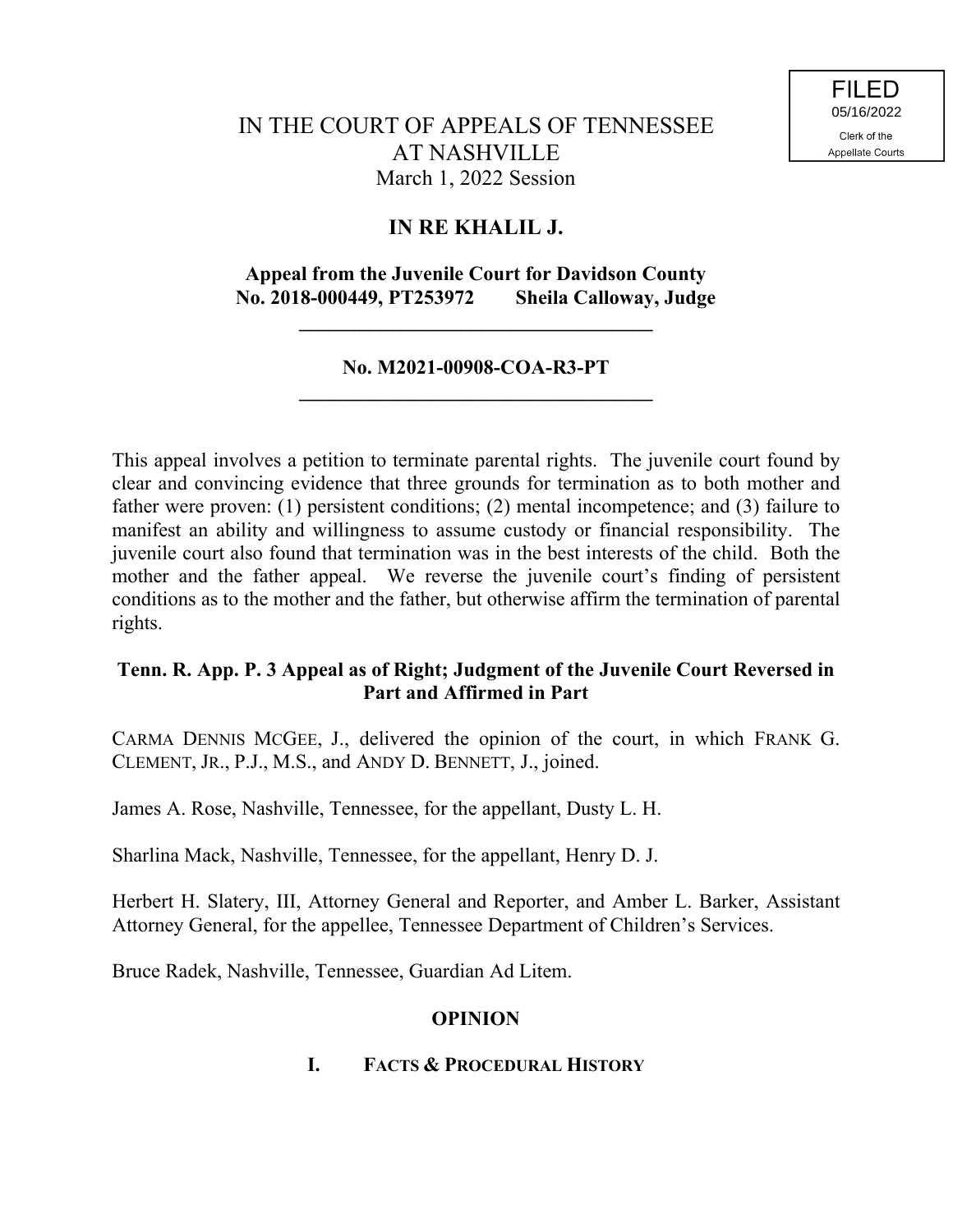This case involves the termination of the parental rights of Dusty L. H. ("Mother") and Henry D. J. ("Father") as to their child Khalil. Prior to the Tennessee Department of Children's Services ("DCS") involvement with this child, Mother already had a history with DCS. Mother was removed from the custody of her biological mother at a young age and adopted by her aunt and uncle. She had a difficult childhood, endured harsh punishments, and was sexually abused by her uncle when she was fifteen years old.<sup>1</sup> A few years later, Mother gave birth to her first child as a teenager. When that child was two weeks old, Mother claims she "barely tapped" him on the bottom after becoming frustrated from his crying. The child was then removed from her custody due to concerns about her ability to parent and was placed in the custody of the maternal great-grandmother (Mother's step-grandmother). Mother's second child was also placed in the custody of the maternal great-grandmother after the child was adjudicated abused and Mother failed to complete the permanency plan requirements in that case.<sup>2</sup> Father also had a difficult childhood: he did not have much of relationship with his father and was physically abused as a child.

In 2017, Mother and Father met and decided to have a child together. During this time, Father was arrested for physically abusing Mother in October 2017 while she was pregnant. However, the case against Father was dismissed because Mother did not appear for the hearing. Regarding that particular incident, Mother stated that Father put his hand around her neck, attempted to strangle her, and caused her to almost black out. Father reportedly "punched and scratched her face several times, got on top of her, grabbed her by the neck with his hand and choked her to the point that she had a hard time breathing and she thinks she may have passed out at some point." Father admitted to the abuse claiming that he did it "because she cheated on me and, on top of that, she lied. Telling me I'm cheating on her, and I wasn't." On other occasions, Mother stated that Father choked her, hit her in the head with a lamp, attempted to cut her with a broken plate, and threatened her with a broken spatula. She stated that he also verbally abused her.

On January 29, 2018, Mother gave birth to her third child—Khalil. Two days later, DCS became involved after receiving a referral from the maternal great-grandmother alleging lack of supervision. The referral detailed concerns about the child being discharged into Mother's care due to the allegations of physical abuse involving her two older children. On February 1, 2018, the child was placed in DCS custody due to substantial risk of harm and has remained in foster care since that date. The juvenile court entered a non-exigent removal and custody order for DCS and directed DCS to file a petition. While at the hospital, a child protective services assessor ("CPSA") spoke with

<sup>&</sup>lt;sup>1</sup> Mother provided details of physical and sexual abuse by her aunt and uncle in her psychological assessment in November 2019. In her testimony, she described the abuse as a "nightmare," but she explained that she was able to talk about the abuse with her therapist.

<sup>2</sup> As a result of DCS's involvement with her second child, Mother completed a parenting/psychological assessment in 2012 and was diagnosed with unspecified anxiety disorder and mild intellectual disability with an overall IQ score of 59. Mother had also consistently received medication management services from Mental Health Cooperative since at least 2016.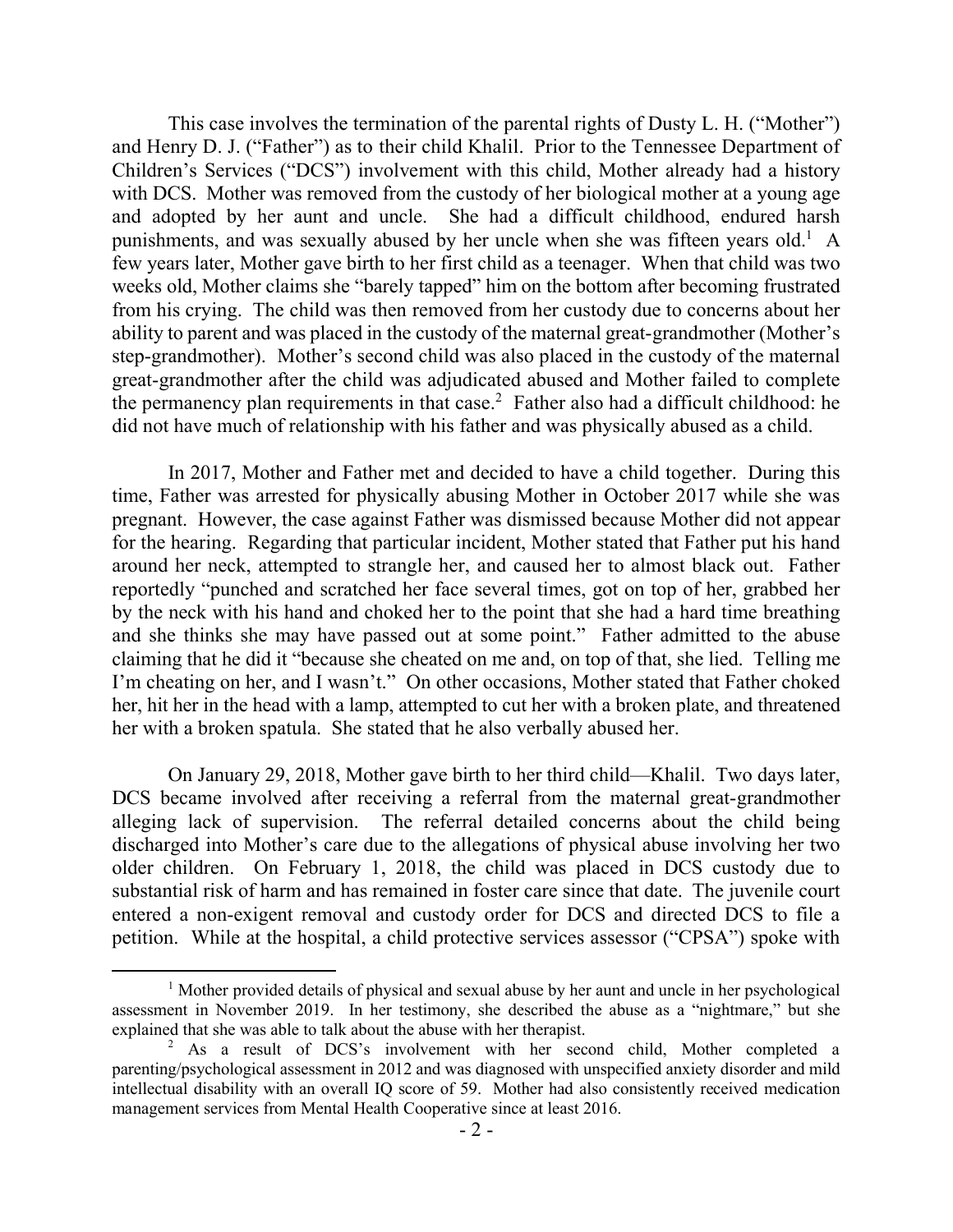the parents. The CPSA was able to learn that Father was using marijuana prior to the child's birth; both parents were on disability; and the parents had a history of domestic violence. Afterward, DCS filed a petition for custody with a request for emergency removal and request to set child support. In its petition, DCS alleged that the child was dependent and neglected stating that "[t]he alleged perpetrator(s) of such dependence/neglect is/are [Mother] . . . for a persistence of conditions resulting from failing to complete prior required tasks on a permanency plan, mental health issues, domestic violence and [Father] for exposure to domestic violence and drug exposure." The juvenile court entered an emergency protective custody order placing the child in the temporary care and custody of DCS. The child was four-days-old when he was placed in a foster home.

After the removal of their child, Mother and Father went their separate ways. Mother then moved around from home to home, and Father moved back in with his father figure. The initial permanency plan was developed and ratified in March 2018. Mother's responsibilities were as follows:

- 1. Comply with services;
- 2. Participate in one-on-one parenting sessions geared to a parent with intellectual disability;
- 3. Comply with medication management, continue to work with case management, and work with the family service worker ("the FSW") to set up counseling regarding domestic violence;
- 4. Maintain safe and stable housing and a legal source of income to provide for herself and the child;
- 5. Maintain contact with DCS and notify DCS of any changes in phone number, address, or other contact information; and
- 6. Attend all medical appointments for the child if possible and notify DCS within one week if transportation to appointments was needed.

Father's responsibilities were as follows:

- 1. Attend all medical appointments for the child if possible and notify DCS within one week if transportation to appointments was needed;
- 2. Follow recommendations from parenting assessment or participate in one-on-one parenting sessions with Mother if available;
- 3. Maintain safe and stable housing and a legal source of income to provide for himself and the child;
- 4. Maintain contact with DCS and notify DCS of any changes in phone number, address, or other contact information;
- 5. Participate in anger management and follow recommendations; and
- 6. Follow recommendations from his alcohol and drug ("A&D") assessment.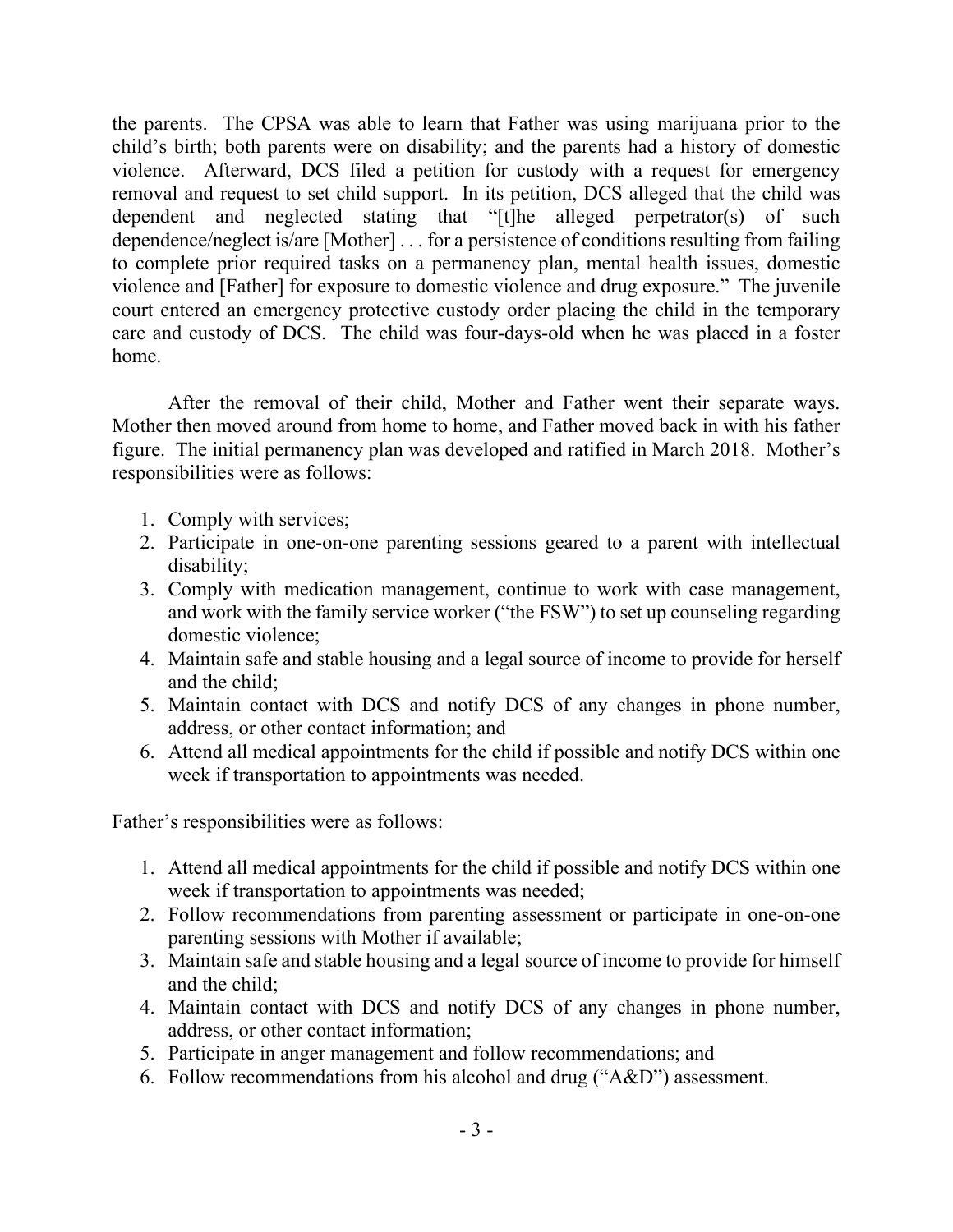In July 2018, the juvenile court held a hearing on DCS's petition. After the hearing, the juvenile court found the child dependent and neglected pursuant to Tennessee Code Annotated section 37-1-102(b)(13)(F) and (G) due to Mother's ongoing pattern of domestic violence and mental health issues and Father's domestic violence with Mother and drug use. However, the juvenile court did not enter its order until April 2021, nearly three years later and just two days before the hearing on the petition for termination of parental rights.<sup>3</sup>

In March 2019, the parents completed functional parenting assessments with Athena Consulting & Psychological Services ("Athena"). Both Mother's and Father's assessments recommended that they receive parenting education. In addition to parenting education, Father's assessment recommended supervised visitations with an educational component that would include feedback about his behavior with the child in order to improve their relationship. The second permanency plan was developed in August 2019 and ratified in October 2019. In addition to her previous responsibilities, Mother was required to:

- 1. Maintain employment, provide proof to DCS, and update DCS within ten days of any changes;
- 2. Sign a release so that the FSW could get records of her participation at MHC;
- 3. Comply with all scheduled visits and notify DCS within twenty-four hours of any visits if she was unable to attend;
- 4. Maintain a bonded relationship with the child; and
- 5. Participate in a psychological assessment and follow recommendations.

In addition to his previous responsibilities, Father was required to:

- 1. Provide proof of stable employment to DCS and notify the FSW within ten days of any changes;
- 2. Complete a psychological assessment and follow recommendations;
- 3. Provide proof of residency to DCS and notify the FSW within ten days of any changes; and
- 4. Continue to visit with the child and notify DCS within twenty-four hours of any visits if he was unable to attend.

In October 2019, the FSW explained the contents of the DCS form setting forth the criteria and procedures for termination of parental rights to the parents. Father signed the form, but Mother refused. In November 2019, the parents completed their psychological assessments with Athena. Mother's assessment recommended behavioral-oriented therapy consisting of behavioral activation for depression, deep breathing/meditation for anxiety, anger management, and a focus on the relationship between her behaviors and their consequences. The assessment noted that Mother admitted to using cocaine and marijuana in the past. Father's assessment recommended psychotherapy to address his symptoms of

 $\overline{a}$ 

<sup>&</sup>lt;sup>3</sup> The record is unclear as to why there was this much of a delay.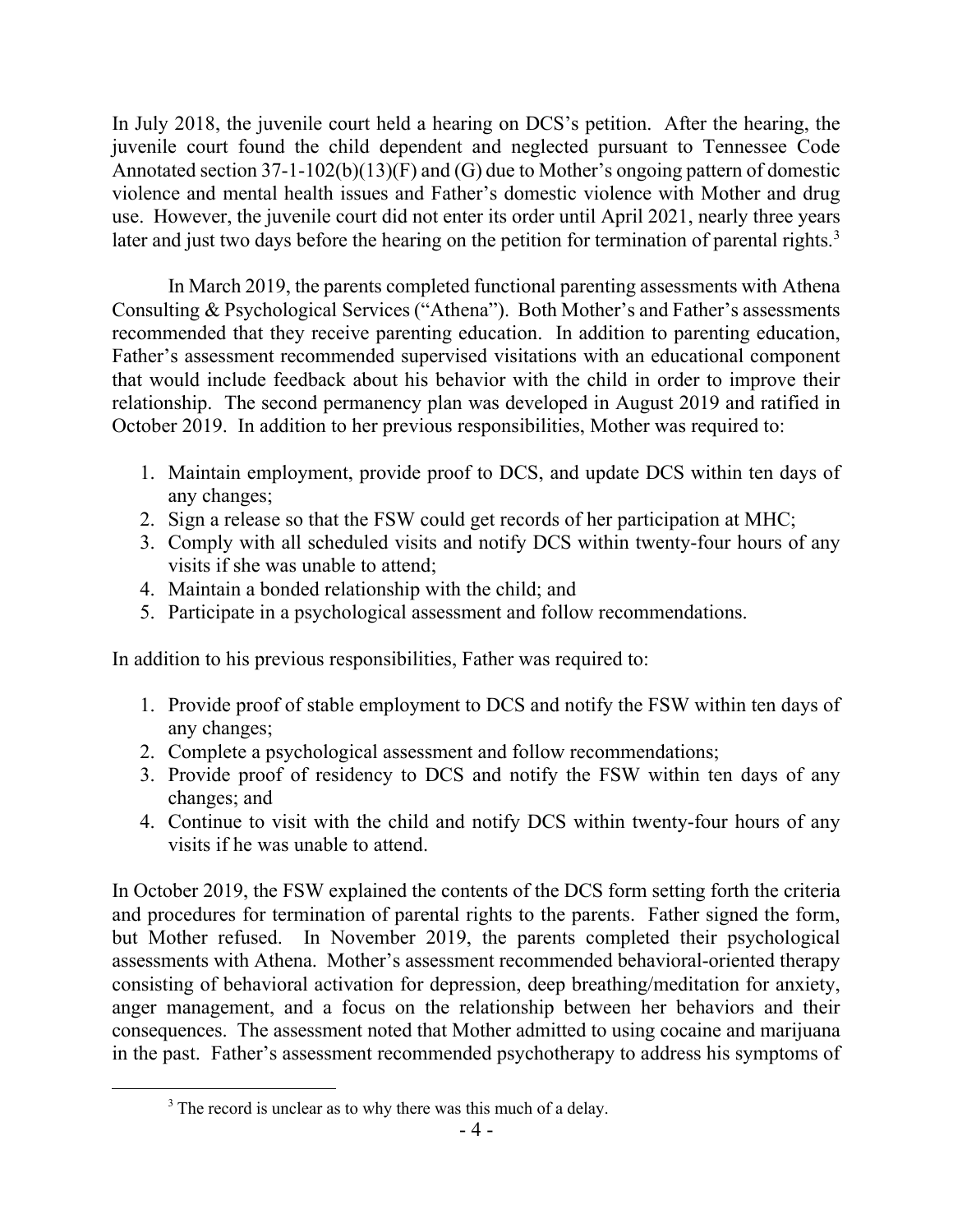depression and assist with coping with stress. His assessment also recommended an evaluation with a psychiatric medication provider to determine if medications were an appropriate treatment option for his depression.

On November 26, 2019, DCS filed a petition to terminate the parental rights of the parents and for full guardianship. The petition noted that Mother was currently renting a room in a halfway house and that Father was currently homeless and sleeping in his car. DCS alleged four grounds for termination: (1) substantial noncompliance with a permanency plan; (2) persistent conditions; (3) mental incompetence; and (4) failure to manifest an ability and willingness to assume custody or financial responsibility. Additionally, DCS alleged that termination of parental rights was in the best interests of the child. After the petition was filed, Father completed both his anger management and psychotherapy sessions. In March 2020, visits transitioned to virtual due to COVID-19. Mother consistently participated in the virtual visits, but Father only participated in one because he was frustrated and upset that he did not get to engage with the child.

The third permanency plan was developed in July 2020 and ratified in October 2020. In addition to her previous responsibilities, Mother was required to:

- 1. Refrain from illegal activity in the home and not allow other people to engage in illegal activity in the home;
- 2. Maintain mental health services and follow recommendations from therapy and medication;
- 3. Maintain counseling; and
- 4. Continue to receive her SSI income and notify DCS of any changes.

In addition to his previous responsibilities, Father was required to:

- 1. Address his mental health needs and follow recommendations from his assessment;
- 2. Refrain from illegal activity in the home and not allow other people to engage in illegal activity in the home;
- 3. Address drug use if it becomes an issue again; and
- 4. Complete a mental health assessment.

Father completed an assessment with Dr. Janie L. Berryman in April 2021. In her report, Dr. Berryman stated that her diagnostic impressions of Father were "[m]ild to moderate intellectual disability" and "[d]epressive disorder from prior evaluation." Among other things, Dr. Berryman recommended that Father would need assistance if he were to have any type of visitation with the child because of "intellectual deficits." She also did not believe that there was a positive bond between Father and the child. Mother filed an answer to the petition for termination of her parental rights just before the trial on the petition took place. In her answer, she denied the grounds asserted by DCS and denied that it was in the best interests of her child for her parental rights to be terminated.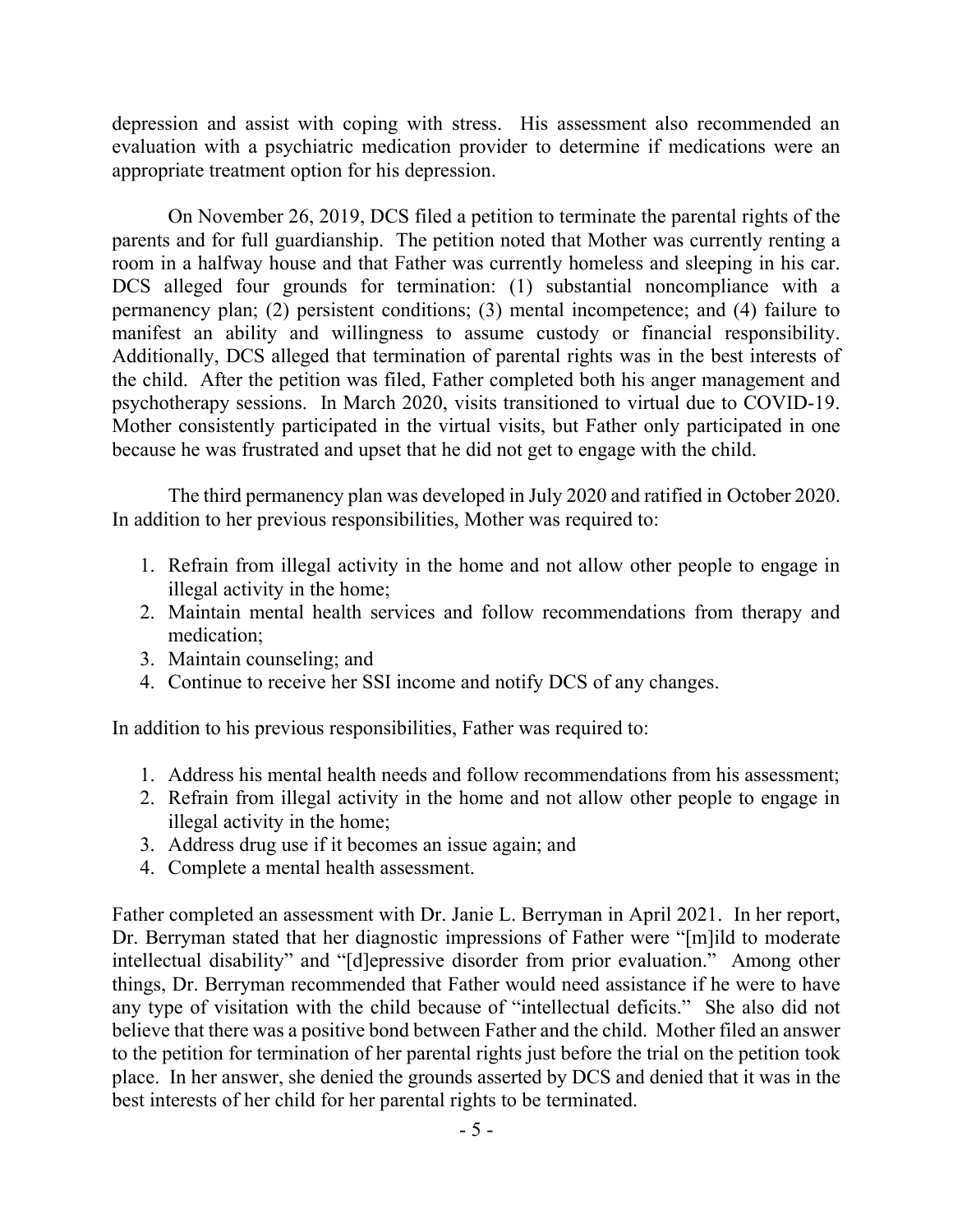The juvenile court held trial on the petition for termination of parental rights on April 8, 2021, April 9, 2021, and June 21, 2021. On the first day of hearings, both of the parents testified. Mother began her testimony by stating that she had made mistakes with her two older children, "but this was a chance to rethink the mistakes [she] made" in the past. Mother had two older children who were removed from her custody in the past and placed in the care of the maternal great-grandmother. Her third child, Khalil, never went home with her from the hospital after he was born because DCS became involved. She stated that the child was removed from her custody because of a "lack of supervision," but she did not quite understand why. She then stated that a petition for custody was filed, a trial was held on the petition, and she had a chance to testify at that time. She explained that the court's finding was based on both her mental health and domestic violence issues.

After the child was taken from her, Mother participated in a parenting inventory in March 2018. She explained that she had concerns about how to physically discipline the child, but she had come to the realization that there were better ways to discipline him without having to use physical contact such as grounding and taking things away from the child. She hoped to have the opportunity to learn and practice those non-physical means of discipline. Mother also participated in a psychological evaluation in November 2019. She admitted that she had an anger problem, but she explained that it was because of what she had experienced as a child. She also explained that she took medication, such as Abilify, heartburn medicine, and iron pills for anemia. She was diagnosed with ADHD at a young age and took Abilify to improve her mood and ability to focus. She was currently on the medication and stated that there were no breaks in her medication recently. Mother testified that she completed her parenting education, anger management, and domestic violence sessions. She was currently unemployed; however, she had a source of income through her social security. She also stated that she was previously incarcerated for nine months before the child was born. However, she did not have any probation related to that incarceration at this point and had not been in jail or received any criminal charges since then.

Mother stated that when she was in a relationship with Father, he was abusive. They lived in an apartment that belonged to Father's "mom" and "dad." She explained that Father's "mom" and "dad" were not his biological or adoptive family, but he considered them family. After several episodes of domestic violence, some of which occurred while she was pregnant, she grew tired of the abusiveness and ended the relationship with Father. She stayed with an ex-boyfriend for a time, but when she gave birth to the child, she stated that she was back with Father again. She explained that she wanted to try to work things out with Father for the sake of the child, but the abuse continued. Thus, she left their apartment and moved into a motel with a friend. Afterward, she moved around from home to home and was unable to stay in one place for very long. Ultimately, she ended up on the streets living in a tent, but she was recently able to stay at a motel after receiving her stimulus check. She stated that she had been working on securing housing through Urban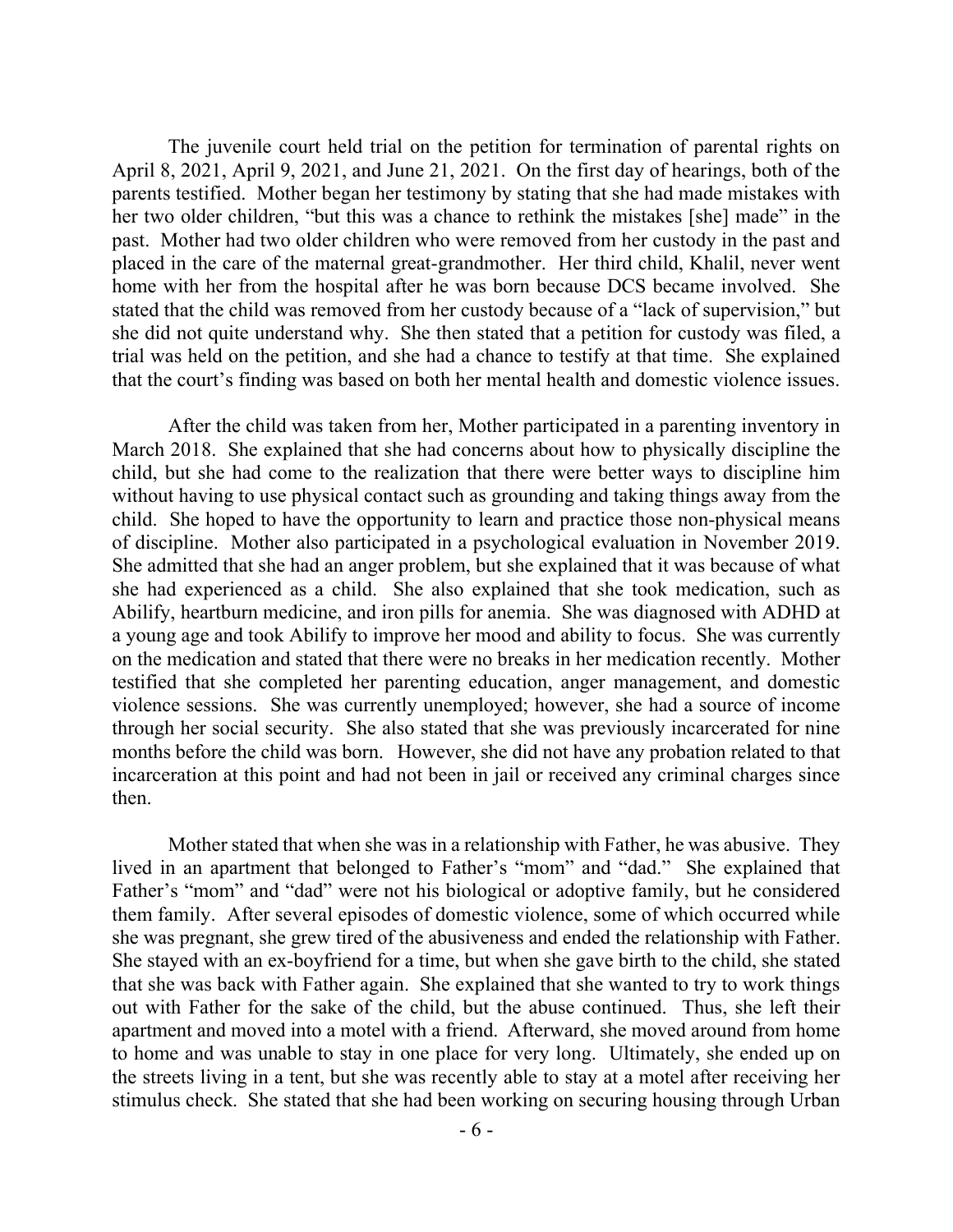Housing since November 2020, but was homeless at the time. She was trying her best to secure housing, but she explained that it was like "pulling teeth" getting Urban Housing on the phone and that she was having trouble getting a copy of her birth certificate.

In regard to visits, Mother testified that she did not miss any visits. Mother participated in all of her in-person visits before COVID-19 except for a few instances that were unavoidable. During COVID-19, she also participated in the virtual visits. She stated that the therapeutic worker would inform her when the visits were so she could get up early and go to Kroger to use its wi-fi. She explained that she did not have a phone for a period of time because she was unable to pay her phone bill. She was able to get a phone recently, but the only way she could use it was around wi-fi. Therefore, she had to walk an hour just to put herself in the position to be able to participate in the virtual visits.This situation led to Mother succumbing to heat exhaustion during the summer of 2020. During one particular episode, Mother was so hot she became weak, an ambulance was called, and she was given fluids for rehydration. She admitted that DCS helped her out with bus passes, but she was unable to remember if she ever contacted DCS to inform them that she needed a bus pass during the time she succumbed to heat exhaustion. Mother stated that she was very active with the child at in-person visits: she played with him, gave him snacks, and read to him. She also put him in her lap, rocked him, and allowed him to fall asleep when he was sleepy. She explained that there were times when he did not want to leave her and Father, but they would calm him down and tell him it was okay. Mother would tell him that she loved him. At the virtual visits, she stated that she talked with him, asked him questions, and would be involved. She explained that she would try to make conversation and interact with him even if he was not paying attention to her. Mother stated that she had not been able to visit with the child in person during COVID-19; the visits were all virtual at that point.

Mother believed that the foster parents were partly responsible for taking her child away, but she mainly held the maternal great-grandmother responsible. She reiterated that the child was taken from her for a lack of supervision from her understanding, but also because she did not complete a requirement on her permanency plan pertaining to her second child. When asked if she had ever threatened DCS or threatened to harm herself, Mother clarified that she never threatened anyone at DCS with any type of violence. Rather, she had said that if her child was taken from her she would sue them. She explained that she specifically said, "over my dead body." She stated that there was no help DCS could offer her to cope if her child was taken away. She said, "I've had too many kids ripped away from me. I'm not going to allow this one. . . . I am going to continue to fight. I'm not giving up like I gave up on my other two. I am fighting tooth and nail for him." Mother wanted to continue to work toward getting the child back.

Father testified that Mother told everyone that he was not the father of the child. He explained that Mother told her friends and others that she knew he was not the father, which he tried to stop her from doing. He stated that he and Mother fought because she cheated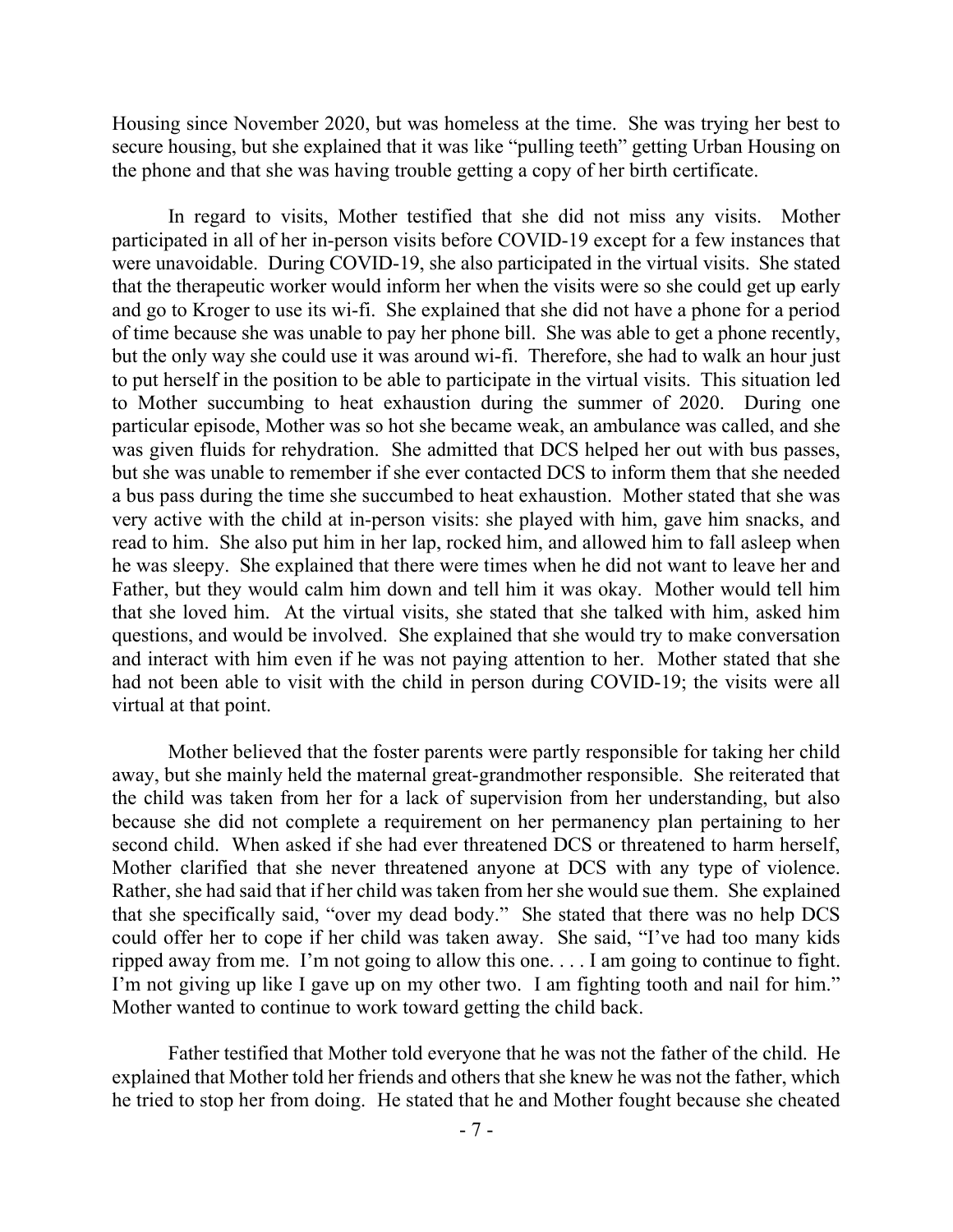on him while she was pregnant, and Father admitted to abusing her. Despite their disagreements in the past, Father testified that he believed Khalil was his child.<sup>4</sup> He explained that he and Mother were together when the child was born: he went to the hospital with her, held her hand when she was giving birth, and stayed in the room with her. After Mother had the child, Father attempted to be nice and tell her that they needed to work together to get their child back. He was tired of fighting with her and realized that he was about to lose his son. They tried working together for a time, but it did not work and they both went their separate ways. Afterward, Father participated in some of his services with Mother, but they were not in a relationship. He explained that they did the parenting education and anger management together, but the rest of the services he completed by himself. He further explained that the reason he participated in the parenting education and anger management with Mother was to attempt to bond with the child. He felt that the child did not want to be around him because the child did not know him. He stated that he "would be all right" if he had Mother with him. Father believed he could not see the child without Mother because the child would cry. According to Father, the child would not cry when Mother was there.

Father stated that he completed all of his classes and all of the requirements on his permanency plan. He saw a psychiatrist, he saw Dr. Berryman for a psychological assessment, and completed anger management and parenting education. He said, "I did everything you-all told me to do." He also was employed; paid his car insurance, car note, phone bill, and child support; and had support and housing. He was currently living in Nashville in a home that belonged to his father figure. He believed he had a home that was appropriate for the child and that he could meet the child's needs financially. He stated that the child would have a room, a bed, and clothes. For these reasons, he stated that he could raise the child. However, he stated that he had been pessimistic about the outcome of this case and did not believe he would get the child back because of the way DCS was treating him.

Father stated that he and Mother participated in several visits together and that having Mother there helped at times. He explained that when he tried to pick up the child when he was crying, the child would fight him or tell Father to put him down. The therapeutic worker gave Father instruction on how to develop his relationship with the child, but Father felt like it did not help. He continued with the visits and did his best to interact with the child by bringing a bookbag with snacks, clothes, and toys. When inperson visitation stopped due to COVID-19, DCS set up virtual visits for Father. However, Father stated that he stopped getting invitations for the virtual visits after he became

 $\overline{a}$ 

<sup>&</sup>lt;sup>4</sup> According to Father's testimony, he thought that he was not the father at the time the child was born, but still signed the birth certificate. He felt that DCS was going to take the child anyway, so it did not make a difference. However, at the time of the hearing, he testified that he believed the child was his. Mother testified that she had no doubt that he was the father, but she explained that Father had expressed doubts that he was the father after they broke up. She also explained that Father did a voluntary acknowledgement by adding his name to the child's birth certificate.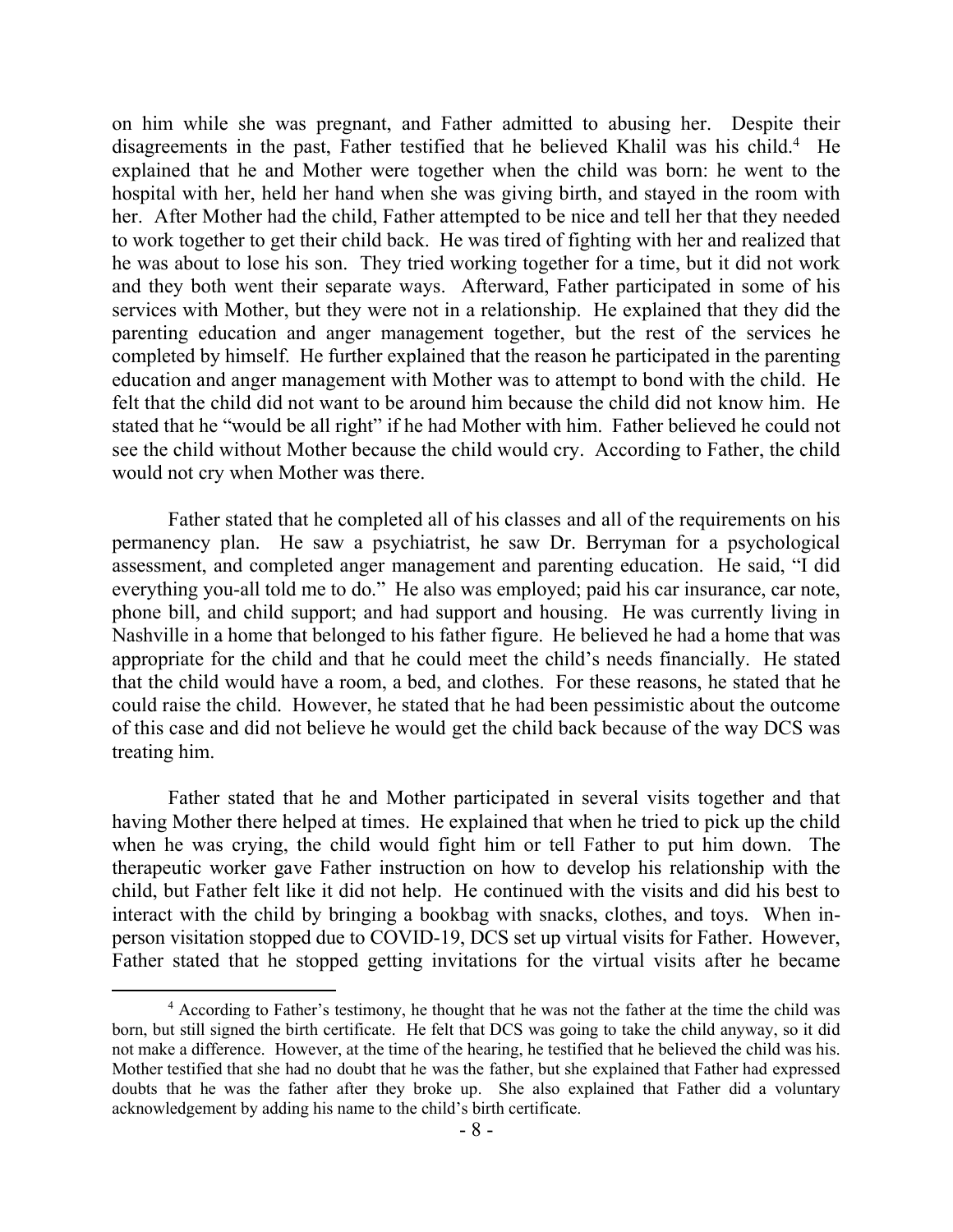frustrated at one point. He explained that he had to enter a code in order to participate in the virtual visits and was unable to do so. He also explained that he did not like the virtual visits because he could not engage with the child. He said it was difficult for the child and frustrating for him. He testified that even DCS stated that it was difficult to get the twoyear-old child to engage in the virtual visits. Despite knowing that DCS was only setting up the virtual visits, he asked to see the child the entire time during the pandemic and was told by DCS that he could not see him in person.

Father testified that he had not seen the child since March 2020. He stated that he had been unable to talk to the child, play with the child, attend the child's birthday parties, and tell the child he loved him. He believed that it was because the foster mother did not want him or Mother around the child. He was upset with DCS and the foster parents because he believed they had taken his child. He originally believed that if he did what DCS asked of him, he could get his child back. However, he felt that they were keeping him away despite everything he had done. He felt like he had done everything he was told to do and that DCS had not done everything they could do to help him. Father also disagreed with what DCS was alleging in their petition and stated that they were saying a person like him could not take care of a child. He wondered how DCS could say such a thing when, in his view, he was never given a chance to raise his child. He felt hurt because DCS took his child away from him knowing that he never really had the child. Father stated that Khalil is his first child and he loves Khalil. He said, "ever since Khalil [was] born, I've been fighting with [DCS] . . . and I'm not giving up."

Ms. Shannon Walls and the foster mother testified on the second day of hearings. Ms. Walls testified as the therapeutic worker from Omni Visions, or the "[f]amily education specialist," who had worked with the family since June 2019. She assisted the parents with services, sought resources that they needed, helped with case management, and supervised visitation. She also provided anger management and parenting education for both parents. She stated that the parents were on the same page as far as parenting, completed their parenting education, and received certificates upon completion of the services. Their parenting curriculum consisted of discussing developmental stages, what was appropriate for the child's age, how to discipline the child, and how to communicate with the child. She also reviewed child nurturing, parent empathy for a child, family roles, and identifying motor skills. At visitation, she sometimes observed Father implement what she taught him from the parenting education. She also stated that the parents learned to soothe the child during visits if he was upset by implementing the skills she taught them. She observed both parents change diapers and feed the child and had no concerns. She did not observe the parents do anything inappropriate toward the child during visitation.

When visitation was in person, visits were usually two times per month for approximately two hours. According to Ms. Walls, this was not a case where missing visits was an ongoing issue. Although they were not a couple at the time, she explained that the parents participated in visits together unless one of them was unable to attend. They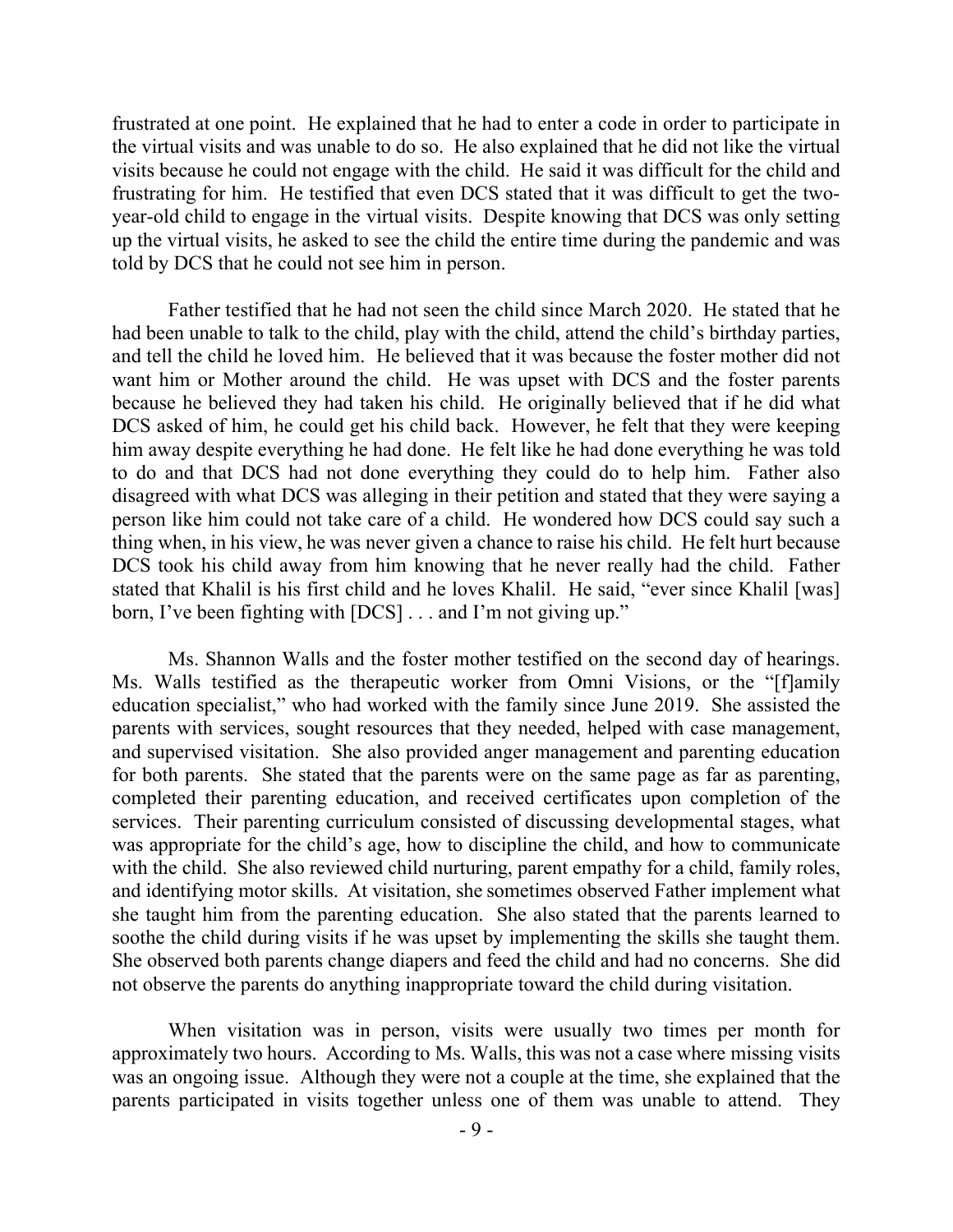participated in visits regularly until COVID-19 began. While supervising visitations, she would redirect Father if there was an issue and he would comply with her instructions. She explained that she had to redirect Father multiple times regarding his use of inappropriate language in front of the child. She also redirected him if he was having an issue soothing the child when the child was upset. She stated that Mother was able to calm the child when he was crying, but Father felt that the child did not like him and did not know him. She encouraged Father that the child did know him and that he should continue soothing and comforting the child. She had to explain to him that a one-and-a-half-year-old crying did not mean that the child did not like Father. She recalled that Father did well with the child at one particular visit when Mother was unable to attend. Most of the time at visits, the child would be with Mother, but Father interacted with the child periodically by bringing toys and showing videos on his phone. Father would also play ball with the child and bring food that was age appropriate. Furthermore, when she discussed with Father about the need to bring things to the visits like clothes and diapers, he would bring them. In regard to how the child behaved at the visits, Ms. Walls stated that he would cry at the beginning but would warm up to the parents.

Ms. Walls testified that Father only participated in one virtual visit that she was aware of. When she spoke with Father about his lack of participation, he stated that he did not know how to work Zoom and that he struggled with the virtual visits. She informed him that he should contact the FSW. Afterward, she did not speak with him about it because he sent her a text message asking her to stop texting him about the virtual visits. She stated that she stopped texting him and left it in DCS's hands. She explained that during the one virtual visit he participated in, Father did not say anything. However, the child was not communicating with anyone at that point and was not paying attention to the screen. She explained that it was difficult to engage with the child in most of the virtual visits. As for Mother, she consistently participated in the virtual visits. She explained that Mother tried to talk with the child and would do whatever she could to engage with the child. At the time the trial began, Ms. Walls was still doing virtual visits with them. The virtual visits were usually twice a month for 15 to 30 minutes. At the hearing, she noted that her employer had been doing in-person visits in other cases for many months since 2020, but they were waiting for DCS to recommend in-person visits again for this particular case.

Ms. Walls stated that the parents' anger toward each other became an issue during one visit, but noted that they had not completed their parenting education at that time. She explained that Father made a comment that the child was not his and that Mother was with someone else. Ms. Walls informed them that visitation was not the time or place to discuss that or else they would have to end the visit. Afterward, it was not discussed anymore, they were able to continue with the visit, and there were no other issues during the visit. At another visit, the parents were arguing about how to hold the child and Father chose to leave the visit rather than stay and act appropriately. However, the child was never frightened during a visit and the parents never expressed anger or frustration toward Ms.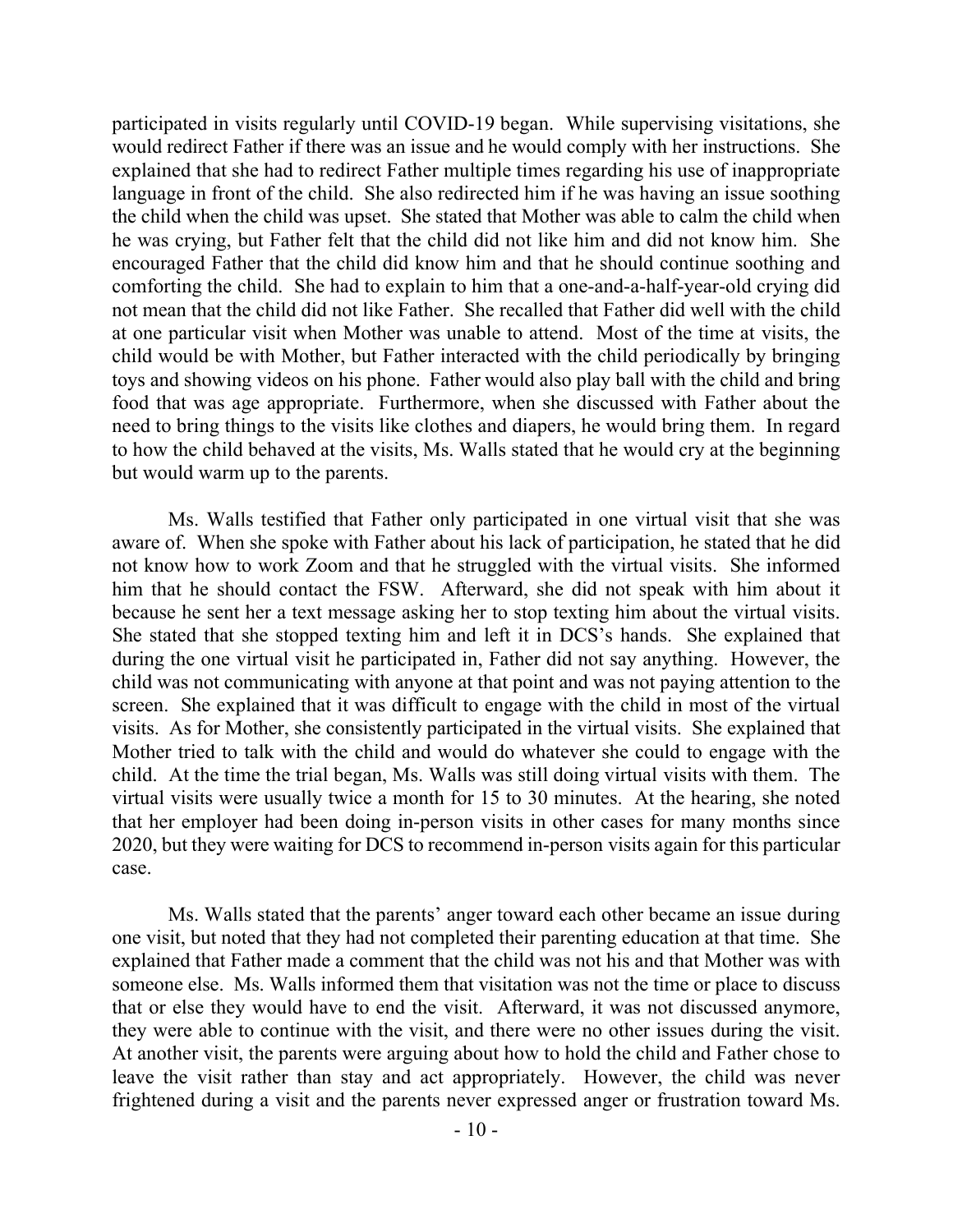Walls. The only issues Ms. Walls encountered at the visits were Father's language and how to soothe the child when he was upset.

The foster mother had fostered the child for approximately three years. The child was four-days-old when he entered foster care and has been in her home continuously since then. Therefore, she stated that the child knows no other home than the foster parents' home. She regularly involved herself in child and family team meetings ("CFTMs") and court hearings. Outside of CFTMs and court hearings, she only met the parents directly at the child's first medical evaluation a few days after he was born. During that evaluation, she stated that Father asked if he could hold the child. The foster parents agreed, but they asked him to wash his hands before holding the child because he was a newborn. She then explained that Father began to yell, which prompted Mother to yell at Father to try to calm him down. One of the former FSWs removed herself from the situation, and the foster parents handed the child over to the parents and stepped away. The former FSW stepped back in and was able to calm the parents down. Because of this incident, the foster mother did not feel like she could trust DCS to supervise the child with the parents. She explained that the FSW left her, her husband, and the parents unattended and that she felt like that was not supposed to happen. As such, she felt like she had to intervene on her own even to the point of staying at some of the visits. Going forward, she explained that an FSW was not always present for appointments, which was frustrating for her. She stated that there was another time when the parents became upset at a CFTM and began slamming down on the table and making threats. One of the former FSWs then spoke to the parents about their behavior and explained to them that they were going to have to leave if they were to continue with the outbursts.

For visitation, the foster mother attempted to talk to the child and prepare him for the visits. As time passed, the child grew more emotional about visits, and the foster mother would have to let him know it was going to be okay. She stated that sometimes getting out the door would be a task: there was lots of crying and emotional outbursts that went beyond what was typical for a one-year-old. At one particular in-person visit, she stated that the therapeutic worker called her within ten minutes of dropping the child off. The child was screaming and crying in the background, Father was screaming in the background, and the therapeutic worker informed the foster mother that the visit had to be ended. After the visits, the child's behavior would become worse to the point that she had to call his pediatrician in order to figure out what she could do to calm him down. She stated that the child would not go to sleep at night and sometimes she would have to stay up at night because he would just continue to cry.

Since COVID-19, the child's behavior was a little different now that he could talk and had more of an understanding. The child had become more vocal about what he did not want to do and what he did not like. The child would simply say "no." She explained that his demeanor would shut down if he knew they were getting ready for a virtual visit. The foster mother would have to reassure him and do a lot of positive affirmation with him.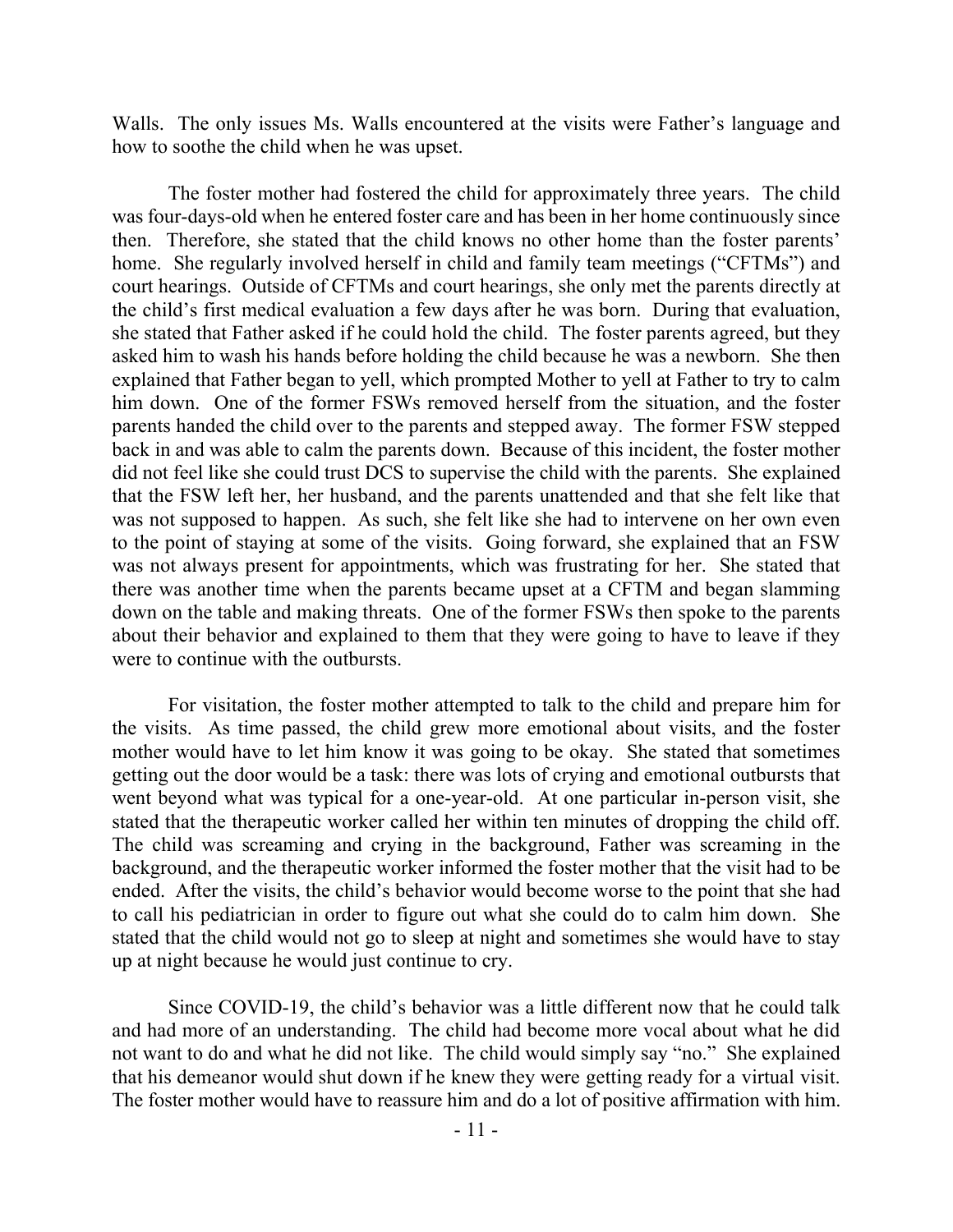She recognized that it was a lot to process for a child who was now three-years-old. She stated that the child did not ask about Mother or Father outside of specific discussions about the visits. She explained that he was getting to the point where if he heard the foster parents discussing any aspects of the case, he did not want them to talk about it, became emotional, and cried. She also explained that the emotional breakdowns usually occurred after the visits, but there were no issues in between the visits. Therefore, she deduced that the child's behavior came from the visits and not some other cause. She understood that the child would have some difficulty transitioning back and forth when he was visiting with his parents, but she believed that his behaviors were directly related to his contact with the parents. She explained that there was fighting and arguing between the parents in front of the child during in-person visits. Moreover, there were a couple of instances where she witnessed Father yelling at the child. Despite her belief, she never implied that the child should not visit with the parents. She testified that she tried her best to handle the situation appropriately to ensure that the visits were going the way they should go.

The foster mother testified regarding the child's development over the past three years. The child's development had been checked, his well-child visits were current, and there were no concerns at the time. There were no delays in his vision or hearing. The foster mother stated that "[h]e [was] right where he [was] supposed to be at three years old." The foster mother explained that the child was a wonderful boy: he was loving, smart, and compassionate. He was attending daycare; receiving love and compassion; and thriving developmentally, socially, and emotionally. The foster parents did a lot of positive affirmations with him by constantly reminding the child that he was handsome, intelligent, and had a purpose. The foster parents set goals for him and were currently working on teaching the child to clean up, make the bed, and pick up toys. The foster mother stated that if the termination was granted, she intended to adopt the child and raise him into a healthy, whole, and productive young man. Even if the court did not find that termination was in the child's best interests, she was willing to keep the child in her home and work with the family.

Dr. Berryman, Ms. Susan Doughty, and Ms. Brizeyea Ramon testified on the third day of hearings. Dr. Berryman was a psychologist who was contacted during this case and asked to evaluate both parents, but she was only able to complete an assessment for Father. She explained that Mother had set up appointments, but Mother came on the wrong day for the first appointment and had to cancel the second appointment. She admitted that she was not as versed in regard to Mother's situation. However, she explained that she was present for both parents' testimony on the first day of the trial. She was also able to review Mother's prior assessments from Athena. In sum, she felt that both parents had to first recognize that they had a problem in order to fix it. However, she also stated that "[t]here are some things that can be fixed more than others." She explained that "[i]ntellectual functioning is pretty concrete, [and] it's not going to change over time." In order to parent their child, she further explained that the parents' commitment to one-on-one parenting instruction and attachment work would be necessary: "I often say many times in a week,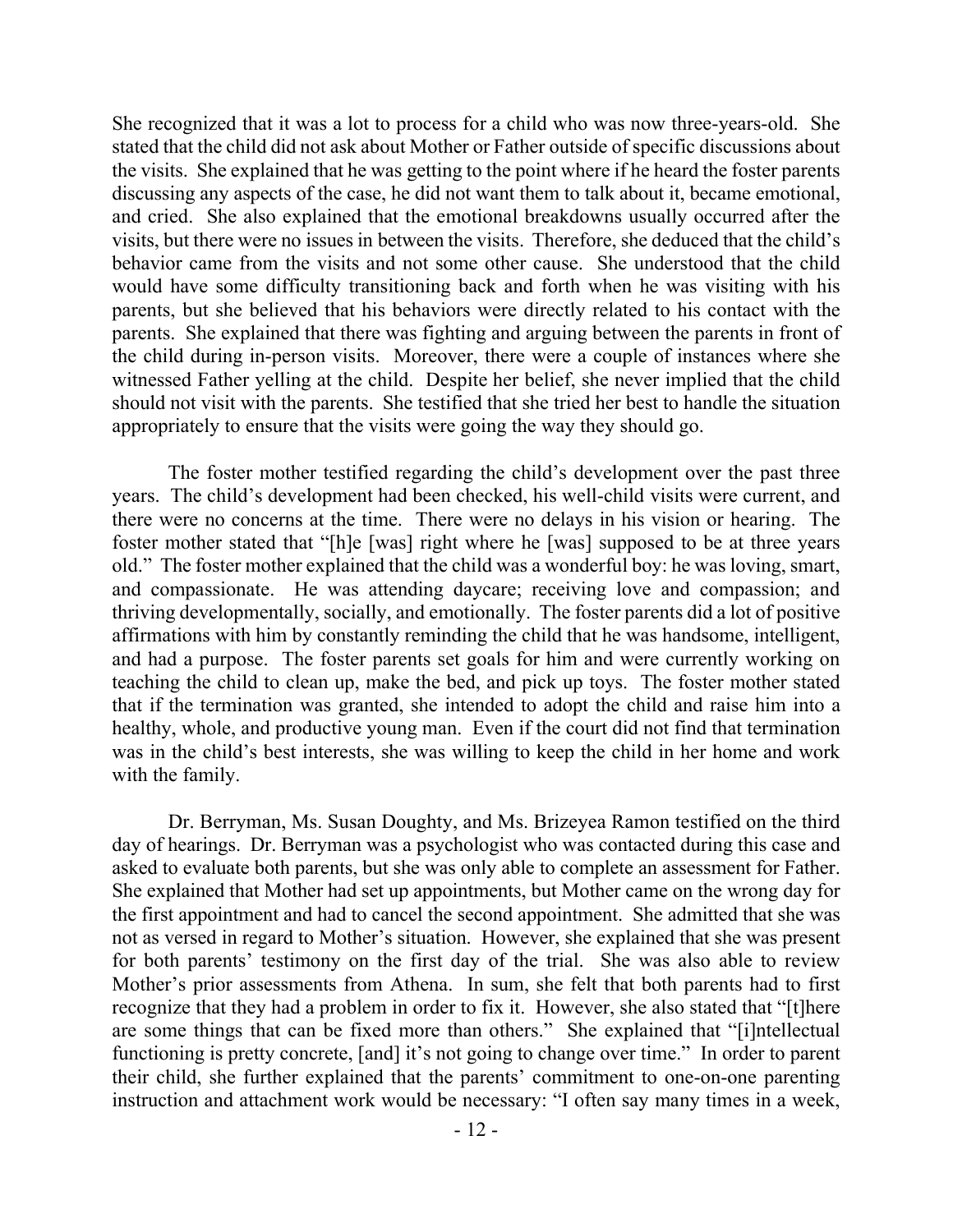how many psychologists does it take to change a light bulb, only one when the light bulb is going to want to change. Therapy is only as effective as the candidate is willing to work on the therapy."

Dr. Berryman testified regarding her overall assessment of Father's parenting abilities. During his assessment, Father stated that he believed the child did not know him or like him. He also stated that he preferred Mother to be present at the visits and that he had not had much time to spend with the child. Dr. Berryman believed that the child did not have a bond with Father based on Father's description and some paperwork she had reviewed. She even noted that the child's negative reaction from the visits prompted his pediatrician to submit a letter recommending that the visits stop. She also explained that it was a concern that Father had received parenting education but was still making statements that the child did not like him. She stated that Father had a quick temper with potential to express anger and hostility through verbal abuse and social detachment. He also had difficulties socially and with feeling uncomfortable around others, which might lead others to see him as cold and unfeeling. Father may have some personality issues, but Dr. Berryman thought that this was probably due to his IQ level as well as the stress he was under with the termination proceedings. She stated that Father had a grasp of basic parenting skills, but she felt like he needed assistance if he was going to be interacting with the child. She compared him to other low functioning parents that she had dealt with in the past: "There's those that can be a part of their child's life, they just need somebody there to help with . . . what I call the heavy lifting of parenting." As for Mother, she believed that Mother was not in a position to independently parent. Therefore, her recommendations were the same for both parents: more one-on-one parenting and attachment work. She opined that both parents would need continuous parenting instruction during each phase of the child's entire life to be able to parent him through changing developmental stages.

Ms. Doughty testified as the court-appointed special advocate ("CASA") who had been involved with this family since the child was approximately a month old. She explained that her primary goal was to advocate for the child, but she did help the parents when she could. The parents called her a lot for advice or if they did not understand something, but the calls became less frequent as time went on. In the beginning, she was afraid that the parents thought that she was there to advocate for them. Since she did not want them to be confused about her role, she explained to them that she was the child's advocate and that it was her job to make sure that he was cared for as best as he could be. She felt that part of her role as CASA was to attend the visits in order to observe and better understand the case and felt that her presence there was beneficial. Therefore, she was present for a majority of the visits and also attended all of the CFTMs. She believed that her presence there added consistency and stability because she was always a familiar face to both the child and the parents.

Ms. Doughty was unable to verify Father's residence throughout her involvement.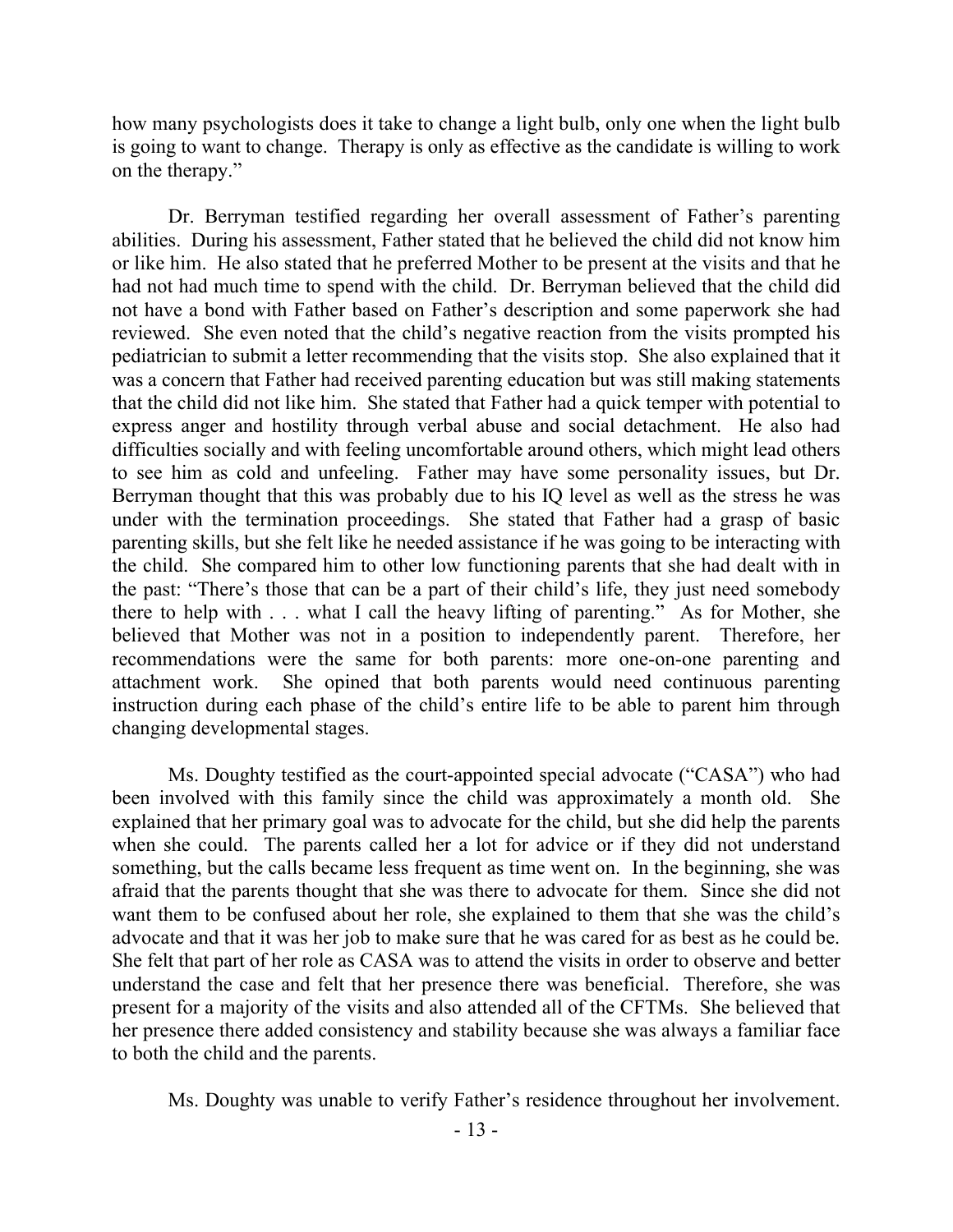Contrary to Father's testimony, she explained that Father was always moving and was not at the same home. She stated that he was looking at moving into a shelter at one point. When she tried to schedule an appointment with him, sometimes he would not respond and other times he would refuse to tell her where he was living. In regard to his employment, she stated that Father had many jobs over the past three years, but would not maintain his employment for long periods of time. She was present at every CFTM except for one and could not recall if Father ever provided proof of his employment during those meetings. Ms. Doughty stated that she was able to participate in two home visits with Mother in the past. She explained that Mother was neat, clean, and orderly, but the homes she visited were either inappropriate or unsustainable.

Ms. Doughty stated that the parents were doing what they thought they were supposed to do, but they did not always understand why it was not enough. She thought that they did not always understand the message of the permanency plan: not because the message was not there, but because of their ability to understand. She testified that Mother became angry at one point saying she would not let her child be taken from her and did not know if she could go on if that were to happen. She noted that she was concerned that Mother might harm herself depending on the outcome of this case. She concluded that both parents love the child, but they lacked the necessary abilities, resources, and support.<sup>5</sup> She said, "this is an incredibly sad case, it's going on a very long time, you have . . . two people who produced a child and who love that child as they are able but [they] have very, very limited resources to allow them to parent the child as the child needs to be parented." As such, she recommended terminating their parental rights, changing the permanency plan goal to adoption, and allowing the foster parents to adopt the child.

Ms. Ramon testified as the current FSW who became involved with the family in April 2021 just before the trial began. $6$  She stated that she had the opportunity to review the case history since she had only been involved since April 2021. When she took over the case, she had a meeting with the previous FSW where they went over the details about the case such as who was involved and the progress on the permanency plan. Since she took over, she had been attempting to work with the parents on the permanency plan, visits, drug screens, and scheduling assessments. In June 2021, she stated that both parents admitted to drug use. After Ms. Ramon called the parents to submit to a drug screen, Mother admitted to using cocaine and Father admitted to using marijuana. Ms. Ramon later completed a drug screen on Mother after a visit, in which Mother tested positive for cocaine. After Father admitted to using marijuana, Ms. Ramon asked him to come in the next day for a drug screen, but he did not. She had been unable to contact him for another

 $\overline{a}$ 

 $<sup>5</sup>$  Ms. Doughty noted that she had spoken with Father's father figure and mother figure to inquire</sup> about how much support they were willing to give. She explained that they were willing to help Father financially with the child, but they were not willing to take the child in their home. She followed up with them later and their position was still the same.

<sup>6</sup> According to the Ms. Doughty's testimony, there were seven different FSWs that worked with this family.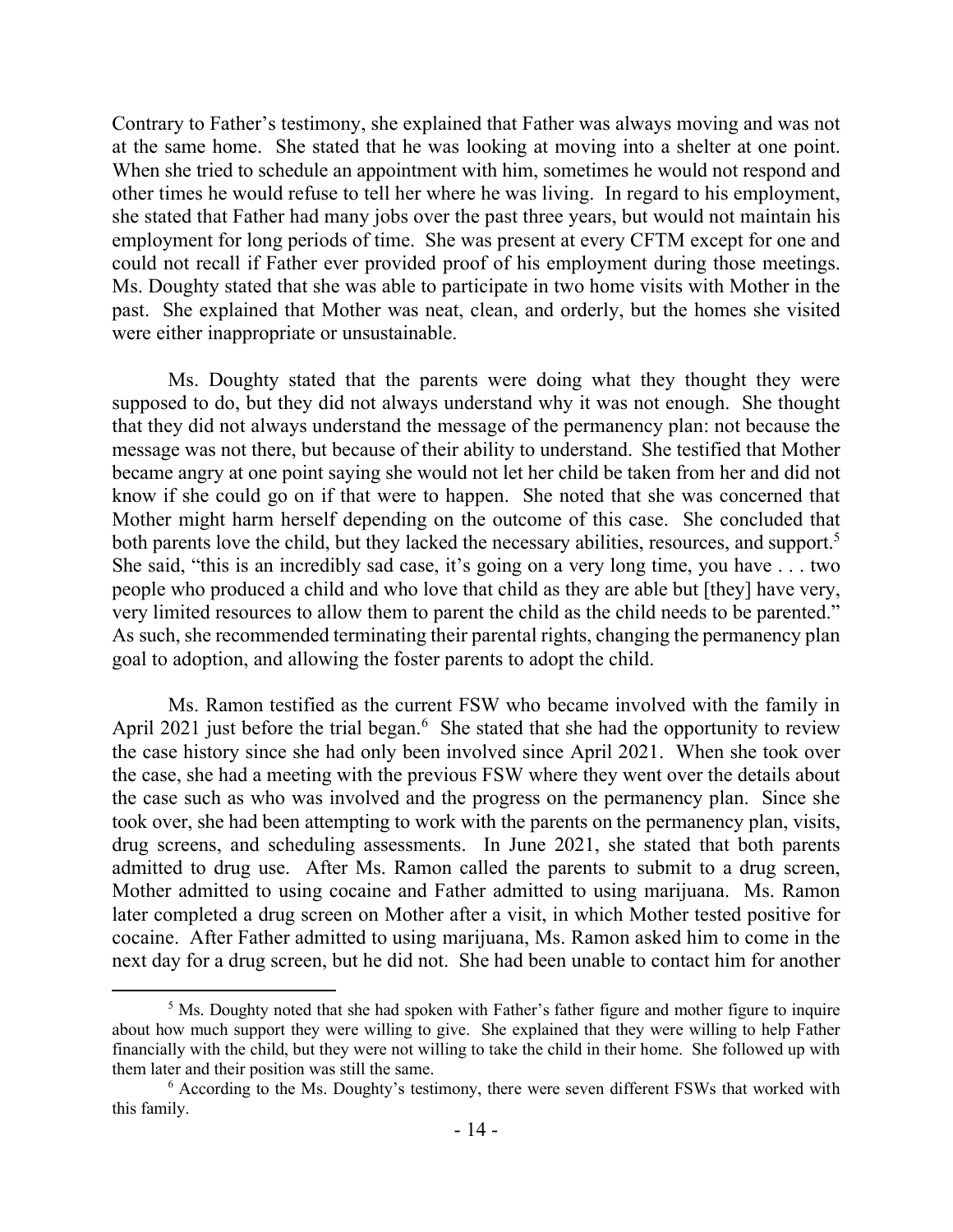drug screen since then. As a result of the drug use, she submitted referrals for the parents to complete A&D assessments. However, when the time came for the parents to participate in the assessments, she could not get in touch with Mother, and Father refused to complete the assessment.

Ms. Ramon stated that in-person visits resumed after the hearings in April 2021. The visits were once a week for total of about four times a month and each parent had a separate hour for the visit. She stated that both parents had missed or been late a few times to those visits, but the visits were going well and that there were no concerns with the parents. However, she stated that the child was very dysregulated before, during, and after the visits. She explained that the child would not communicate anything verbally to her when she would transport him before and after the visits, but he would cry and seemed nervous. On one particular occasion, the foster mother picked him up from the visit and was able to comfort him. She stated that there were no problems with the parents at the visits, except the fact that Mother tested positive for cocaine after a visit. In regard to housing and employment, she testified that she was unaware of Mother having employment and that it was her understanding that Mother was homeless at the time. As for Father, she testified that she had not seen proof of Father's employment or residence.

On August 2, 2021, the juvenile court entered an order terminating the parental rights of both Mother and Father and a decree of guardianship. The juvenile court found by clear and convincing evidence that three grounds for termination as to both Mother and Father were proven: (1) persistent conditions; (2) mental incompetence; and (3) failure to manifest an ability and willingness to assume custody or financial responsibility. The juvenile court also found that termination was in the best interests of the child. Thereafter, both Mother and Father timely filed their appeals.

### **II. ISSUES PRESENTED**

Mother and Father present the same issues for review on appeal, which we have slightly restated and consolidated below:

- 1. Whether the juvenile court erred in finding clear and convincing evidence to terminate both Mother's and Father's parental rights for the following grounds: (1) persistent conditions; (2) mental incompetence; and (3) failure to manifest an ability and willingness to assume custody or financial responsibility; and
- 2. Whether the juvenile court erred in finding that termination of both Mother's and Father's parental rights was in the best interests of the child.

For the following reasons, we reverse the juvenile court's finding of persistent conditions as to Mother and Father, but otherwise affirm the decision of the juvenile court.

### **III. STANDARD APPLICABLE TO TERMINATION CASES**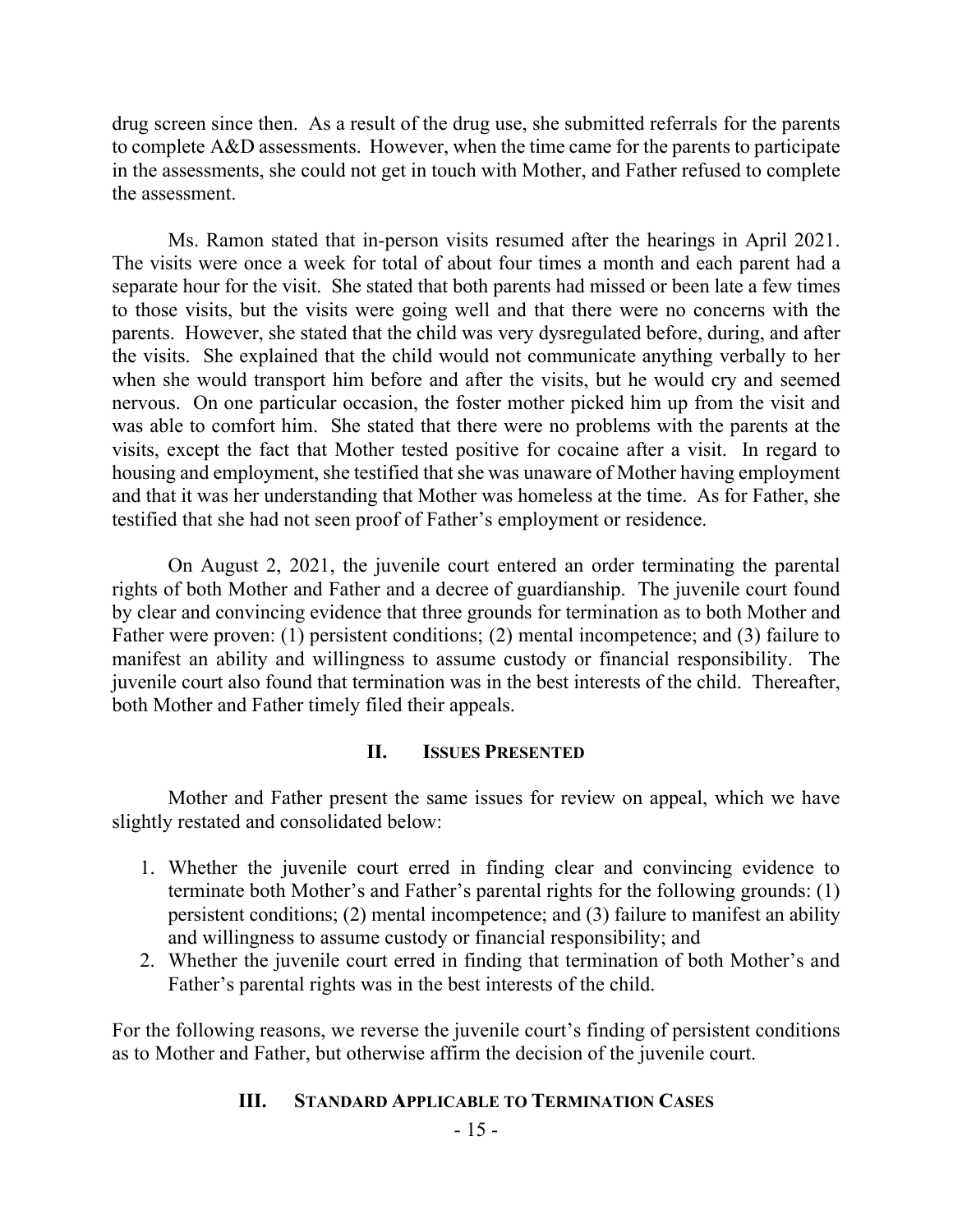It is well established that "[a] parent's right to the care and custody of her child is among the oldest of the judicially recognized fundamental liberty interests protected by the Due Process Clauses of the federal and state constitutions." *In re Carrington H.*, 483 S.W.3d 507, 521 (Tenn. 2016). "Parental rights have been described as 'far more precious than any property right.'" *In re Neveah M.*, 614 S.W.3d 659, 674 (Tenn. 2020) (quoting *In re Carrington H.*, 483 S.W.3d at 522). "No civil action carries with it graver consequences than a petition to sever family ties irretrievably and forever." *In re Kaliyah S.*, 455 S.W.3d 533, 556 (Tenn. 2015). Nevertheless, parental rights are not absolute. *In re Carrington H.*, 483 S.W.3d at 522.

Tennessee Code Annotated section 36-1-113 "sets forth the grounds and procedures for terminating the parental rights of a biological parent." *In re Kaliyah S.*, 455 S.W.3d at 546. Pursuant to this statute, the petitioner seeking termination of parental rights must prove two elements. *Id.* at 552. First, the petitioner must prove the existence of at least one of the statutory grounds for termination set forth in Tennessee Code Annotated section 36-1-113(g). *Id.* Second, the petitioner must prove that termination of parental rights is in the best interests of the children under the factors set forth in Tennessee Code Annotated section 36-1-113(i). *Id.* Due to the constitutional dimension of the rights at stake, the petitioner seeking termination must prove both elements by clear and convincing evidence. *In re Bernard T.*, 319 S.W.3d 586, 596 (Tenn. 2010); *see* Tenn. Code Ann. § 36-1-113(c). "Clear and convincing evidence enables the fact-finder to form a firm belief or conviction regarding the truth of the facts, *In re Audrey S.*, 182 S.W.3d 838, 861 (Tenn. Ct. App. 2005), and eliminates any serious or substantial doubt about the correctness of these factual findings." *Id.* (citing *In re Valentine*, 79 S.W.3d 539, 546 (Tenn. 2002); *State, Dep't of Children's Servs. v. Mims (In re N.B.)*, 285 S.W.3d 435, 447 (Tenn. Ct. App. 2008)).

Because of this heightened burden of proof applicable in parental termination cases, we adapt our customary standard of review on appeal. *In re Audrey S.*, 182 S.W.3d at 861. We review the juvenile court's factual findings de novo in accordance with Rule 13(d) of the Tennessee Rules of Appellate Procedure, presuming each factual finding to be correct unless the evidence preponderates otherwise. *In re Carrington H.*, 483 S.W.3d at 524. We then make our own determination regarding "whether the facts, either as found by the trial court or as supported by a preponderance of the evidence, amount to clear and convincing evidence of the elements necessary to terminate parental rights." *Id.* (citing *In re Bernard T.*, 319 S.W.3d at 596-97). In regard to conclusions of law, "[t]he trial court's ruling that the evidence sufficiently supports termination of parental rights is a conclusion of law, which appellate courts review de novo with no presumption of correctness." *Id.* (citing *In re M.L.P.*, 281 S.W.3d 387, 393 (Tenn. 2009)).

#### **IV. DISCUSSION**

#### *A. Grounds for Termination*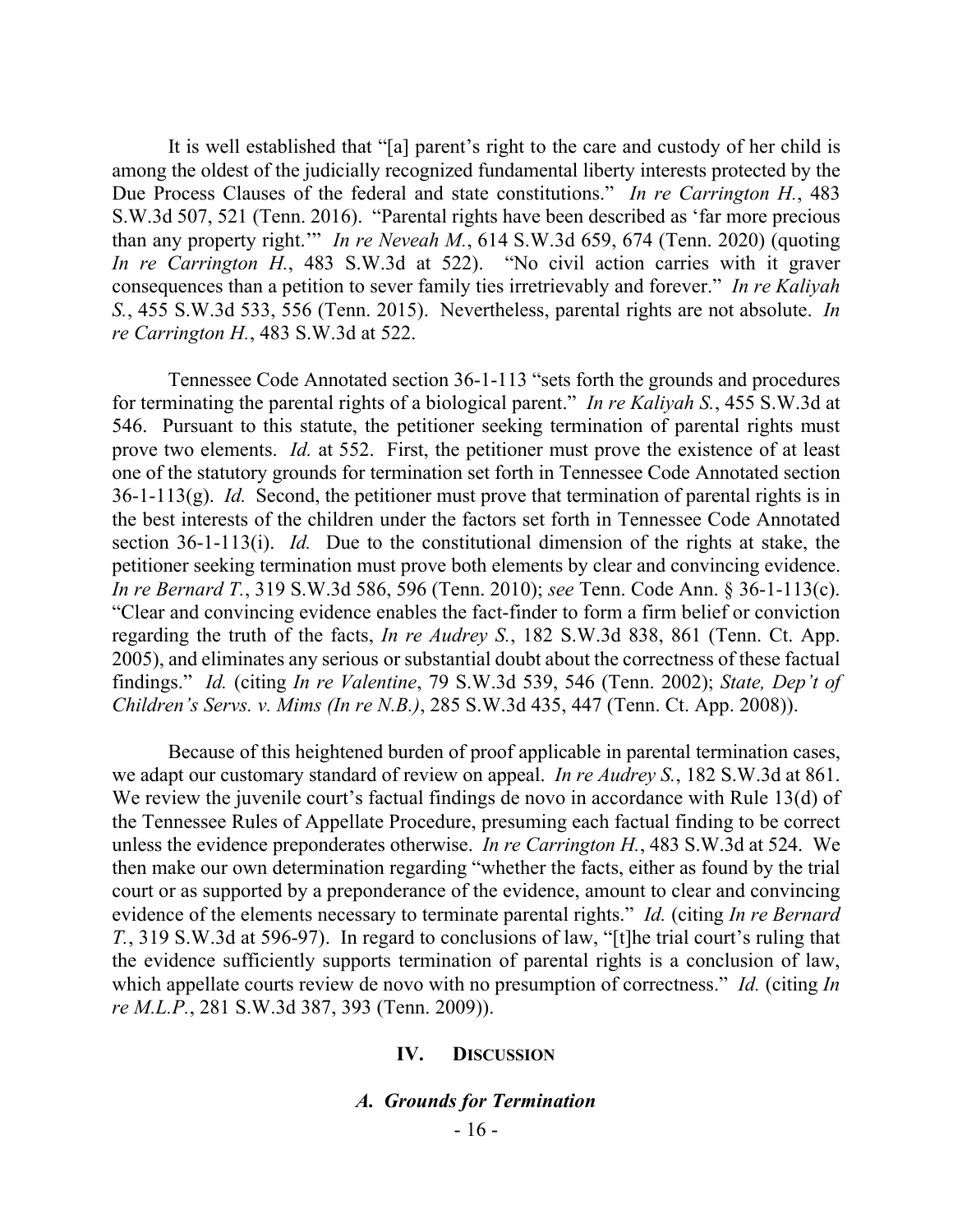On appeal, both Mother and Father present issues challenging all three grounds for the termination of their parental rights. Both Mother and Father also challenge the determination that terminating their parental rights was in the best interests of the child.

### **1. Persistent Conditions**

The first ground for termination at issue on appeal is commonly known as "persistent conditions." This ground for termination applies when:

(3)(A) The child has been removed from the home or the physical or legal custody of a parent  $\dots$  for a period of six (6) months by a court order entered at any stage of proceedings in which a petition has been filed in the juvenile court alleging that a child is a dependent and neglected child, and:

(i) The conditions that led to the child's removal still persist, preventing the child's safe return to the care of the parent . . . , or other conditions exist that, in all reasonable probability, would cause the child to be subjected to further abuse or neglect, preventing the child's safe return to the care of the parent . . . ;

(ii) There is little likelihood that these conditions will be remedied at an early date so that the child can be safely returned to the parent . . . in the near future; and

(iii) The continuation of the parent . . . and child relationship greatly diminishes the child's chances of early integration into a safe, stable, and permanent home;

(B) The six (6) months must accrue on or before the first date the termination of parental rights petition is set to be heard[.]

Tenn. Code Ann. § 36-1-113(g)(3). Each element must be proven by clear and convincing evidence. *In re Valentine*, 79 S.W.3d at 550. This Court has stated that this ground applies "when, by court order, a 'child has been removed from the home or the physical or legal custody of a parent . . . for a period of six (6) months' as a result of a dependency and neglect petition." *In re Boston G.*, No. M2019-00393-COA-R3-PT, 2020 WL 2070399, at \*6 (Tenn. Ct. App. Apr. 29, 2020); *see also In re D.V.*, No. E2018-01438-COA-R3-PT, 2019 WL 1058264, at \*5 (Tenn. Ct. App. Mar. 6, 2019) ("The child must have been removed from the home or the physical or legal custody of a parent/guardian for a period of six (6) months by a court order entered following a petition alleging that the child is a dependent and neglected child."). "The necessary order of removal is 'the threshold consideration' for this ground." *In re Lucas S.*, No. M2019-01969-COA-R3-PT, 2021 WL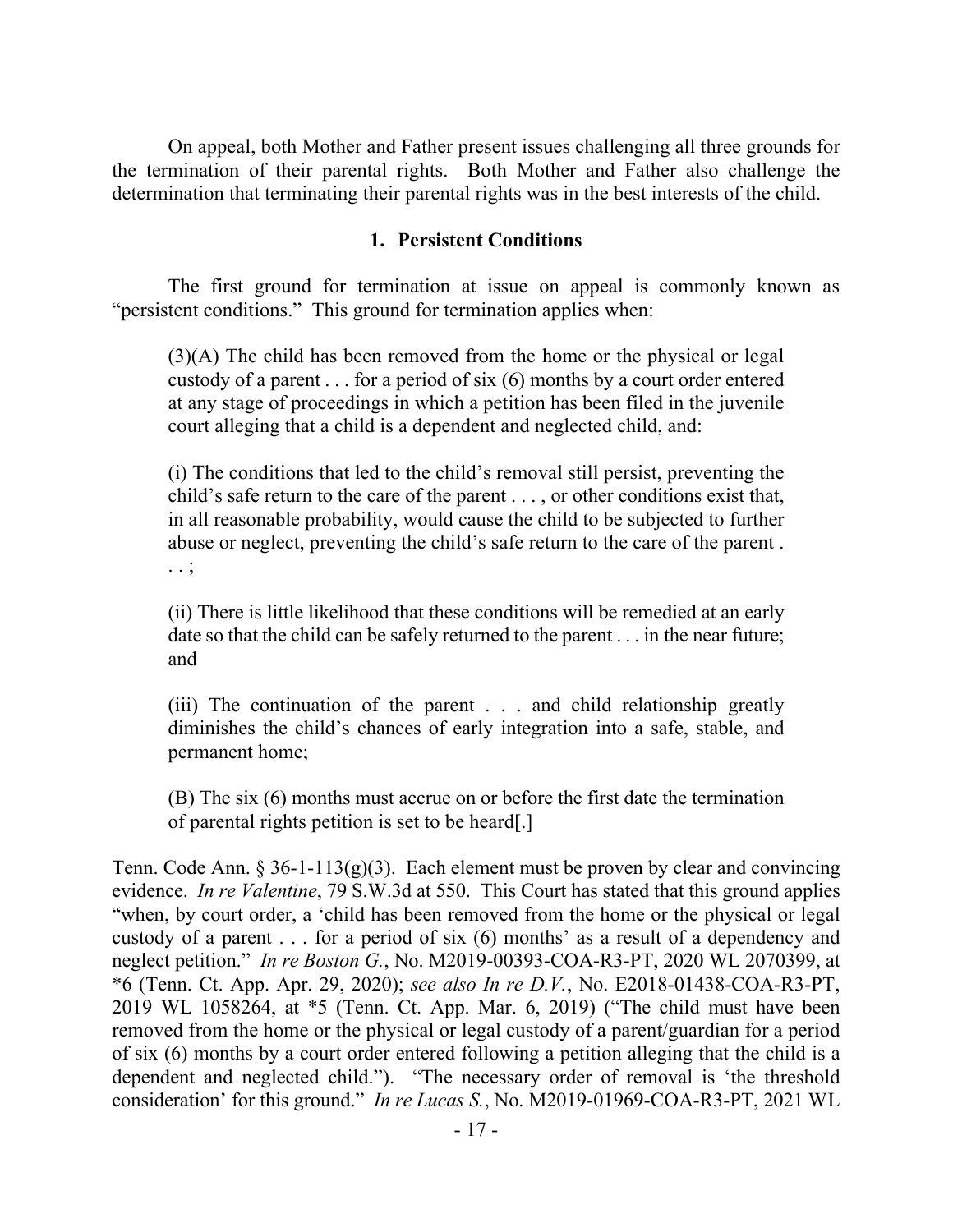710841, at \*4 (Tenn. Ct. App. Feb. 24, 2021) (quoting *In re Alleyanna C.*, No. E2014- 02343-COA-R3-PT, 2015 WL 4773313, at \*14 (Tenn. Ct. App. Aug. 10, 2015)).

The child was removed from Mother's and Father's custody on February 1, 2018, when the juvenile court entered a "Non-exigent Removal and Custody Order" awarding temporary custody to DCS. The juvenile court directed DCS to file a "Petition to Adjudicate Dependency and Neglect and for Temporary Legal Custody" and submit a "Protective Custody Order" within two judicial days pursuant to Tennessee Code Annotated Section 37-1-117(b)(2). DCS complied and filed a "Petition for Custody with Request for Emergency Removal and Request to Set for Child Support" on February 5, 2018. In this petition, DCS alleged that the child was dependent and neglected pursuant to Tennessee Code Annotated section 37-1-102(b)(13)(B), (F), and (G). Thereafter, the juvenile court entered an emergency protective custody order placing the child in the temporary care and custody of DCS. The juvenile court explicitly found in its order that there was probable cause to believe that the child was dependent and neglected, the child was subjected to an immediate threat, and there was no less drastic alternative to removal available. Additionally, the juvenile court set a preliminary hearing for February 8, 2018. In July 2018, the juvenile court held an adjudicatory hearing on DCS's petition. After the adjudicatory hearing, the juvenile court entered an "Order of Adjudication and Disposition" finding by clear and convincing evidence that the child was dependent and neglected pursuant to Tennessee Code Annotated section 37-1-102(b)(13)(F) and (G), and ordered the child to remain in DCS's custody. The juvenile court based its finding on Mother's ongoing pattern of domestic violence and mental health issues and Father's domestic violence with Mother and drug use.

We reiterate that "a threshold requirement for application of this ground is that it be based on an order removing the child that was 'entered at any stage of proceedings in which a petition has been filed in the juvenile court alleging that a child is a dependent and neglected child.'" *In re Jude M.*, 619 S.W.3d 224, 241 (Tenn. Ct. App. 2020) (quoting Tenn. Code Ann. § 36-1-113(g)(3)(A) (emphasis added)).<sup>7</sup> The statutory language for this ground plainly states that the order removing the child must be entered during "any stage of proceedings in which a petition has been filed . . . alleging that a child is a dependent and neglected child." Tenn. Code Ann.  $\S$  36-1-113(g)(3)(A). Therefore, we have explained in several cases that this ground applies only when a child has been removed by a court order "as a result of" or "following" a petition alleging a child is dependent and

 $\overline{a}$ 

 $<sup>7</sup>$  In *In re Jude M*., we noted that "under the prior version of the statute, which as to this ground</sup> governed termination petitions filed prior to July 1, 2018, this ground was applicable only if a juvenile court had adjudicated the child to be dependent and neglected as to the parent or parents whose parental rights were at issue." 619 S.W.3d at 241 n.4; *see In re Audrey S.*, 182 S.W.3d at 876 (reversing the trial court's finding of clear and convincing evidence of the statutory ground of "persistence of conditions" because the juvenile court's order changing custody of the child from the father to the mother "contain[ed] no express judicial finding of dependency, neglect, or abuse, and an order changing custody of a minor child does not necessarily imply such a finding") (citing the version of Tenn. Code Ann.  $\S 36-1-113(g)(3)$  then in effect).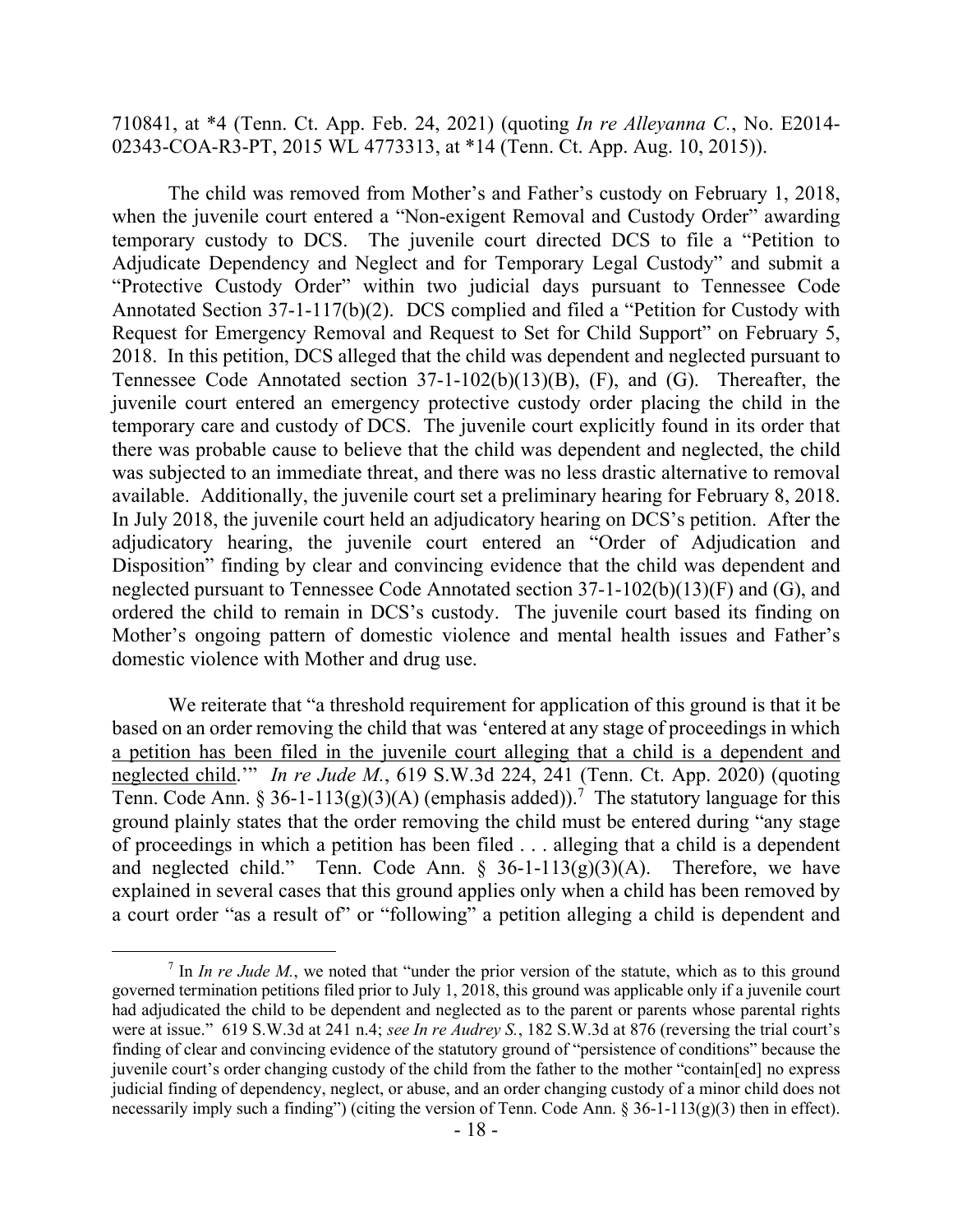neglected. *See In re Boston G.*, 2020 WL 2070399, at \*6; *In re D.V.*, 2019 WL 1058264, at \*5; *In re D.T.*, No. E2017-02098-COA-R3-PT, 2018 WL 3020327, at \*4 (Tenn. Ct. App. June 18, 2018). When the child was removed by the "Non-exigent Removal and Custody Order," DCS had yet to file a petition alleging dependency and neglect. Moreover, "proceedings" involving allegations of dependency and neglect had yet to begin. Tenn. Code Ann.  $\S 36-1-113(g)(3)(A)$ . Accordingly, we conclude that the threshold requirement for application of this ground had not been met and reverse the juvenile court's conclusion that DCS met its burden of proof on the ground of persistent conditions as to Mother and Father.

## **2. Mental Incompetence**

The second ground for termination at issue on appeal is mental incompetence. This ground for termination applies when:

(8)(A) The chancery and circuit courts shall have jurisdiction in an adoption proceeding, and the chancery, circuit, and juvenile courts shall have jurisdiction in a separate, independent proceeding conducted prior to an adoption proceeding to determine if the parent . . . is *mentally incompetent* to provide for the further care and supervision of the child, and to terminate that parent's . . . rights to the child;

(B) The court may terminate the parental . . . rights of that person if it determines on the basis of clear and convincing evidence that:

(i) The parent . . . the child is incompetent to adequately provide for the further care and supervision of the child because the parent's . . . mental condition is presently so impaired and is so likely to remain so that it is unlikely that the parent . . . will be able to assume or resume the care of and responsibility for the child in the near future; and

(ii) That termination of parental . . . rights is in the best interest of the child;

(C) In the circumstances described under subdivisions (8)(A) and (B), no willfulness in the failure of the parent  $\dots$  to establish the parent's  $\dots$  ability to care for the child need be shown to establish that the parental . . . rights should be terminated[.]

Tenn. Code Ann. § 36-1-113(g)(8) (emphasis added). We have explained in prior cases that:

[t]he standard for this issue has been described as inquiring as to whether "by clear and convincing evidence [ ] the parent of the child is incompetent to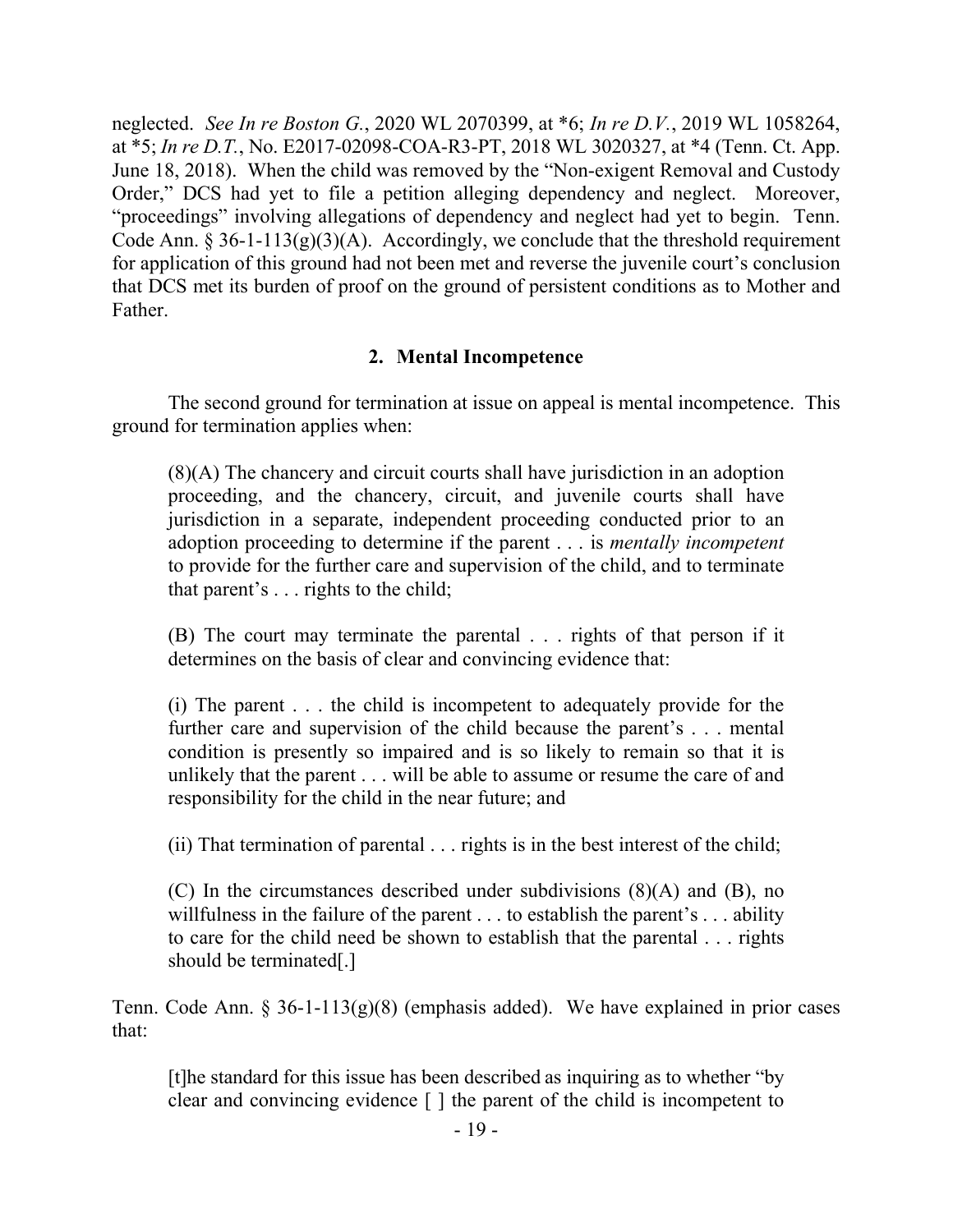adequately provide care and supervision because the parent's mental condition is so impaired and likely to remain so that it is unlikely that the parent will be able to assume care and responsibility for the child in the future." *State Dept. of Children's Services v. Whaley*, No. E2001-00765- COA-R3-CV, 2002 WL 1116430, at \*14 (Tenn. Ct. App. May 30, 2002), *no appl. perm. appeal filed*. This Court has affirmed this ground, in one instance, where the parent "functioned in such a low range that no amount of training, education, or counseling 'could bring him up to the level where he could parent these children.'" *State, Dept. of Children's Services v. Mims*, 285 S.W.3d 435, 449 (Tenn. Ct. App. 2008).

*In re Jayda J.*, No. M2020-01309-COA-R3-PT, 2021 WL 3076770, at \*6 (Tenn. Ct. App. July 21, 2021) (quoting *In re Lorenda B.*, No. M2016-01841-COA-R3-PT, 2017 WL 1416858, at \*9 (Tenn. Ct. App. Apr. 19, 2017)). To meet the burden for this ground, DCS must "demonstrate two essential facts: (1) that Mother [and Father are] *presently* unable to care for the subject child[ ] and (2) that Mother [and Father are] *unlikely to be able to care for the child[ ] in the near future*." *In re David J.B.*, No. M2010-00236-COA-R3-PT, 2010 WL 2889265, at \*7 (Tenn. Ct. App. July 23, 2010) (citing Tenn. Code Ann. § 36-1- 113(g)(8) (2010) (emphasis added)).

Dr. Berryman was asked to evaluate both parents in this case, but she was only able to complete an assessment for Father. In her report following Father's assessment, she stated that her diagnostic impressions of Father were "[m]ild to moderate intellectual disability" and "[d]epressive disorder from prior evaluation." She explained that he had some intellectual limitations that fell within the mild category. She was concerned that there was not just an absence of a positive bond between him and the child, but that there was a negative bond. Father had a quick temper with potential to express anger and hostility through verbal abuse and social detachment. He had difficulties socially and with feeling uncomfortable around others. She also thought that Father may have some personality issues, most likely due to his IQ level and the stress he was under with the termination proceedings. While she noted that Father was able to live independently, she recommended that Father would need assistance if he were to have any type of visitation with the child because of "intellectual deficits."

Despite not completing an assessment for Mother, she was present for both parents' testimony on the first day of the trial and was also able to review Mother's assessments from Athena. In the report from her assessment in November 2019, Mother was diagnosed with "[m]ajor depressive disorder, moderate, recurrent, with anxious distress[.]" In a prior assessment from 2012 involving her second child, she was diagnosed with unspecified anxiety disorder and mild intellectual disability with an overall IQ score of 59. From her review of Mother's records, she found that there was some concern about Mother's understanding of appropriate physical discipline, which "raised a flag." She stated that if Mother's mental health was not addressed, that would affect her ability to parent and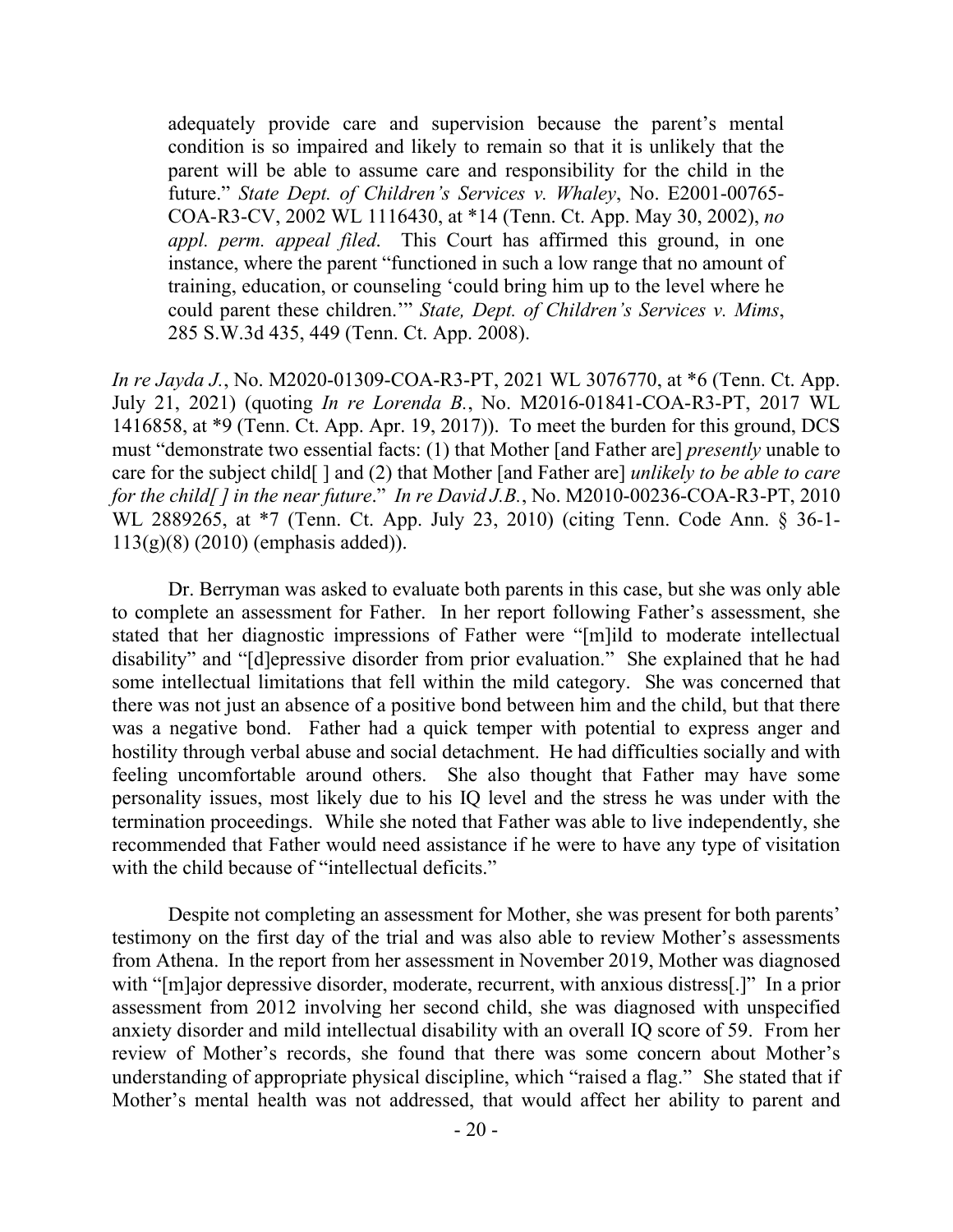understand how to parent properly. She also stated that if Mother was not consistently staying on her medication, that would affect her ability to parent as well. Ultimately, she believed that Mother was not in a position to independently parent.

Dr. Berryman concluded that both parents would need continuous parenting instruction during each phase of the child's entire life to be able to parent him through changing developmental stages. In light of Dr. Berryman's testimony, we find that both Mother and Father (1) "are *presently* unable to care for the subject child[ ]" and (2) "*unlikely to be able to care for the child*[ ] *in the near future*." *In re David J.B.*, 2010 WL 2889265, at \*7 (citing Tenn. Code Ann. § 36-1-113(g)(8) (2010) (emphasis added)). Despite their efforts, there was still uncertainty as to whether either parent was fit to parent this child. At the time of the trial, the parents were unable to care for Khalil according to Dr. Berryman. Going forward, both parents would need continuous instruction in order to parent their child.

This Court has analyzed prior cases involving mental incompetence. In *In re Christopher S.*, No. E2012-02349-COA-R3-PT, 2013 WL 5436673, at \*17 (Tenn. Ct. App. Sept. 27, 2013), the experts opined that the parents "could learn to competently parent with intensive, long-term intervention." We concluded that the evidence did not support the trial court's finding that the parents were mentally incompetent to provide for the further care and supervision of their children. *Id.* We also followed that reasoning in *In re Cyric W.*, No. M2021-00410-COA-R3-PT, 2021 WL 5881753, at \*24 (Tenn. Ct. App. Dec. 13, 2021), where we held that it was likely that the mother's mental condition could improve with appropriate treatment. In contrast, we have held that termination is appropriate when expert testimony demonstrated that a parent's mental disability was a "lifelong condition," and that "no amount of training education, or counseling 'could bring [the parent] up to the level where he [or she] could parent'" a child. *In re Dyllon M.*, No. E2020-00477-COA-R3-PT, 2020 WL 6780268, at \*10 (Tenn. Ct. App. Nov. 18, 2020) (quoting *Mims*, 285 S.W.3d at 449).

Here, the expert testimony concluded that both parents would need consistent parenting instruction during each stage of the child's lifetime. The child's needs are going to change over his lifetime, but the parents' "[i]ntellectual functioning is pretty concrete, [and] it's not going to change over time." As such, we conclude that it is unlikely that either parent will be able to care for Khalil in the near future without continuous parenting instruction. We affirm the juvenile court's conclusion that DCS met its burden of proof on the ground of mental incompetence.

#### **3. Failure to Manifest an Ability & Willingness to Parent**

The final ground for termination exists when "[a] parent . . . has failed to manifest, by act or omission, an ability and willingness to personally assume legal and physical custody or financial responsibility of the child, and placing the child in the person's legal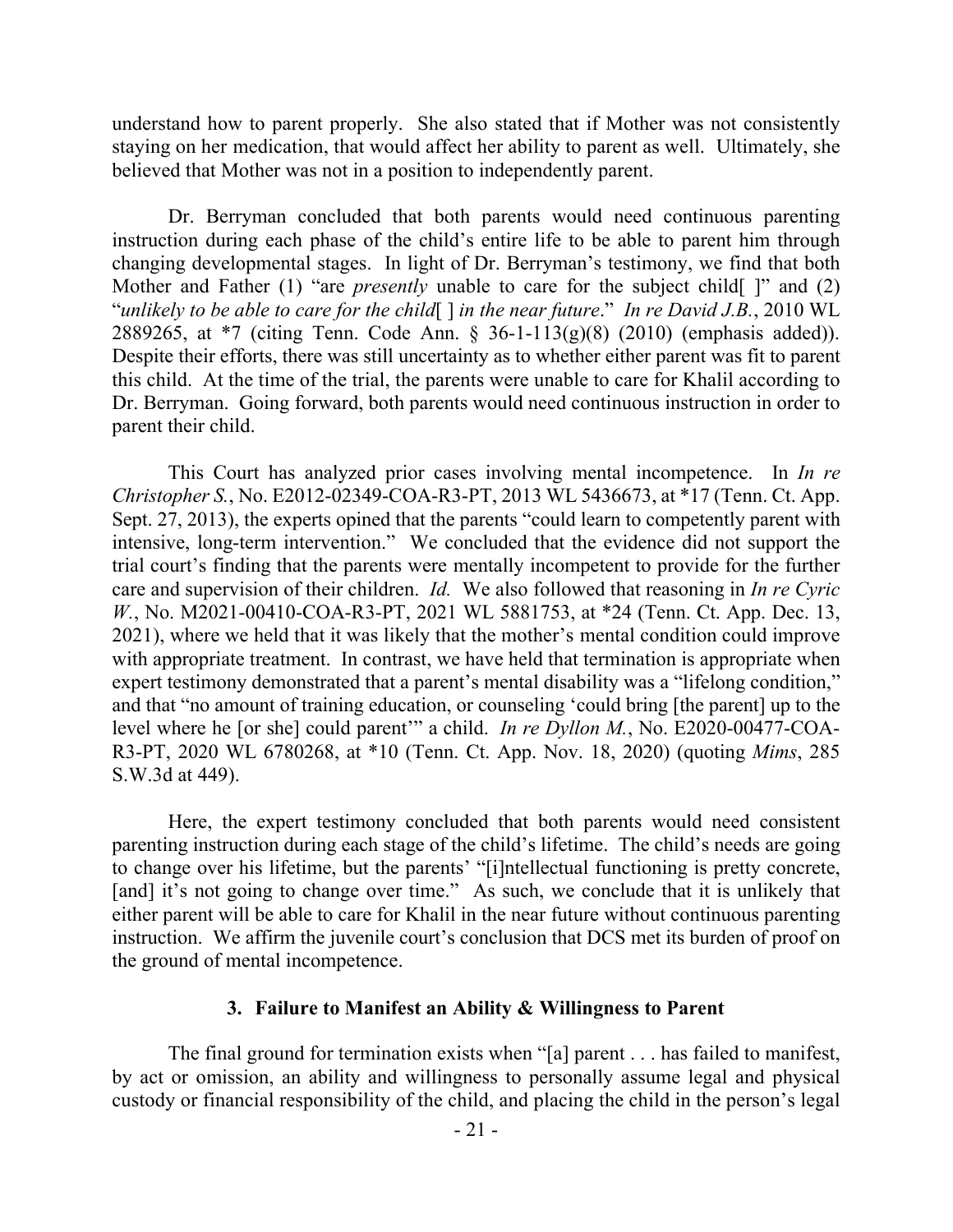and physical custody would pose a risk of substantial harm to the physical or psychological welfare of the child[.]" Tenn. Code Ann.  $\S$  36-1-113(g)(14). There are two elements necessary to prove for this statutory ground. *In re Neveah M.*, 614 S.W.3d at 674. The first element "places a conjunctive obligation on a parent . . . to manifest both an ability and willingness to personally assume legal and physical custody or financial responsibility for the child." *Id.* at 677. Accordingly, "clear and convincing proof that a parent . . . has failed to manifest either ability or willingness" satisfies the first element of this ground. *Id.*  (adopting *In re Amynn K.*, No. E2017-01866-COA-R3-PT, 2018 WL 3058280, at \*13 (Tenn. Ct. App. June 20, 2018)). A parent's ability to assume custody or financial responsibility is assessed based "on the parent's lifestyle and circumstances." *In re Zaylee W.*, No. M2019-00342-COA-R3-PT, 2020 WL 1808614, at \*5 (Tenn. Ct. App. Apr. 9, 2020) (citing *In re Ayden S.*, No. M2017-01185-COA-R3-PT, 2018 WL 2447044, at \*7 (Tenn. Ct. App. May 31, 2018). It is common for parents to state that they are willing to assume custody or financial responsibility for their children. However, as we have explained, "[w]hen evaluating willingness, we look for more than mere words." *In re Jonathan M.*, No. E2018-00484-COA-R3-PT, 2018 WL 5310750, at \*5 (Tenn. Ct. App. Oct. 26, 2018). The second element requires the petitioner to establish that "placing the child in the [parent's] legal and physical custody would pose a risk of substantial harm to the physical or psychological welfare of the child[.]" Tenn. Code Ann.  $\S 36-1-113(g)(14)$ ; *see In re Neveah M*., 614 S.W.3d at 677.

Again, the child was removed from the custody of his parents in February 2018 based on substantial risk of harm. More than a year and a half later, the parents did not have the ability to assume custody of the child when the petition for termination was filed. We note at the outset that both parents put the blame on others for their situation. Mother believed that the foster parents were partly responsible for taking her child away, but she mainly held the maternal great-grandmother responsible. Father faulted others for not having his child back and believed he had done everything DCS asked him to do.

Not only did Mother not have a suitable home of her own at the time, but she was also homeless and was reportedly living in a tent until she was able purchase a motel room after receiving her stimulus check. She admitted to drug use and tested positive for cocaine in June 2021. She then failed to participate in an A&D assessment. Additionally, there was no proof of her having any employment. As for Father, he was reportedly homeless and sleeping in his car at the time the petition was filed. Although Father was paying child support out of his social security check, there was no proof of Father's employment or residence at the time of the trial. Like Mother, Father also admitted to drug use in June 2021, and then he failed to submit to a drug screen and failed to participate in an A&D assessment. The parents made strides in their parenting education, but it was recommended that they would need continuous instruction throughout each stage of the child's lifetime. While both parents may love the child, they ultimately lacked the necessary ability to assume custody or financial responsibility of the child.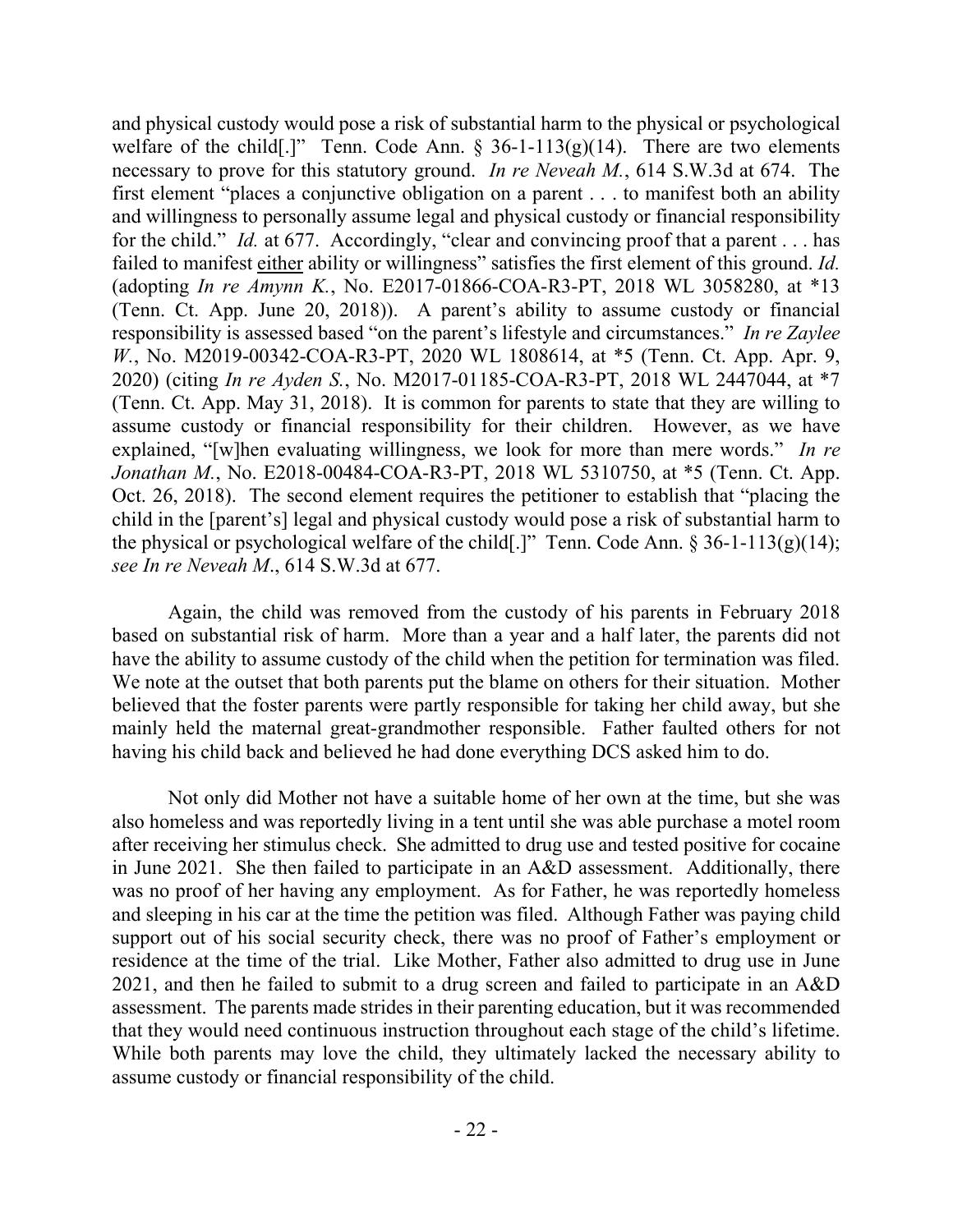Since the child was removed from the parents' custody, the parents have failed to alleviate the concerns of the risk of substantial harm to the welfare of the child. Not only are there still concerns about their ability to parent this child, but the parents' circumstances demonstrate that placing this child in their custody would pose a risk of substantial harm to the child. The parents housing and employment status remained a concern and the parents admitted to drug use in June 2021. Therefore, we affirm the juvenile court's conclusion that DCS met its burden of proof on this ground.

#### *B. Best Interests of the Child*

We now review whether termination of the parental rights of both Mother and Father was in the best interests of the child. This Court "must consider nine statutory factors listed in Tennessee Code Annotated § 36-1-113(i)." *In re Gabriella D.*, 531 S.W.3d 662, 681 (Tenn. 2017). "The relevancy and weight to be given each factor depends on the unique facts of each case. Thus, depending upon the circumstances of a particular child and a particular parent, the consideration of one factor may very well dictate the outcome of the analysis." *In re Audrey S.*, 182 S.W.3d at 878. We view the child's best interests from the child's perspective rather than the parents' perspective. *Id.* Finally, we "must consider all of the statutory factors, as well as any other relevant proof any party offers." *In re Gabriella D.*, 531 S.W.3d at 682. However, "a finding on each factor is not required." *In re Kaylene J.,* No. E2019-02122-COA-R3-PT, 2021 WL 2135954, at \*18 (Tenn. Ct. App. May 26, 2021); *see In re Matthew T.*, M2015-00486-COA-R3-PT, 2016 WL 1621076, at \*16 (Tenn. Ct. App. April 20, 2016) (citing *In re Dominique L.H.*, 393 S.W.3d 710, 719 (Tenn. Ct. App. 2012)).

The first statutory factor is "[w]hether the parent . . . has made such an adjustment of circumstance, conduct, or conditions as to make it safe and in the child's best interest to be in the home of the parent . . . [.]" Tenn. Code Ann.  $\S$  36-1-113(i)(1). Both parents completed their requested parenting and psychological assessments. As a result of these assessments, they then participated in and completed parenting education and anger management. Father also completed his recommended psychotherapy sessions and an additional psychological assessment with Dr. Berryman in April 2021. Despite their participation in these services, their ability to parent this child remained a concern. The parents implemented skills at visitation that they learned from their parenting education, but more one-on-one parenting and attachment work was still recommended. There was a question of whether the parents would be able to ever progress beyond supervised visitation with the child. Furthermore, the parents' housing and employment situation remained a concern as well. The parents added to these concerns by admitting to drug use in June 2021 while the trial was still ongoing. Mother then submitted to a drug screen and tested positive for cocaine. Father admitted to using marijuana, but failed to submit to a drug screen. We find that this factor weighs in favor of termination as to both Mother and Father.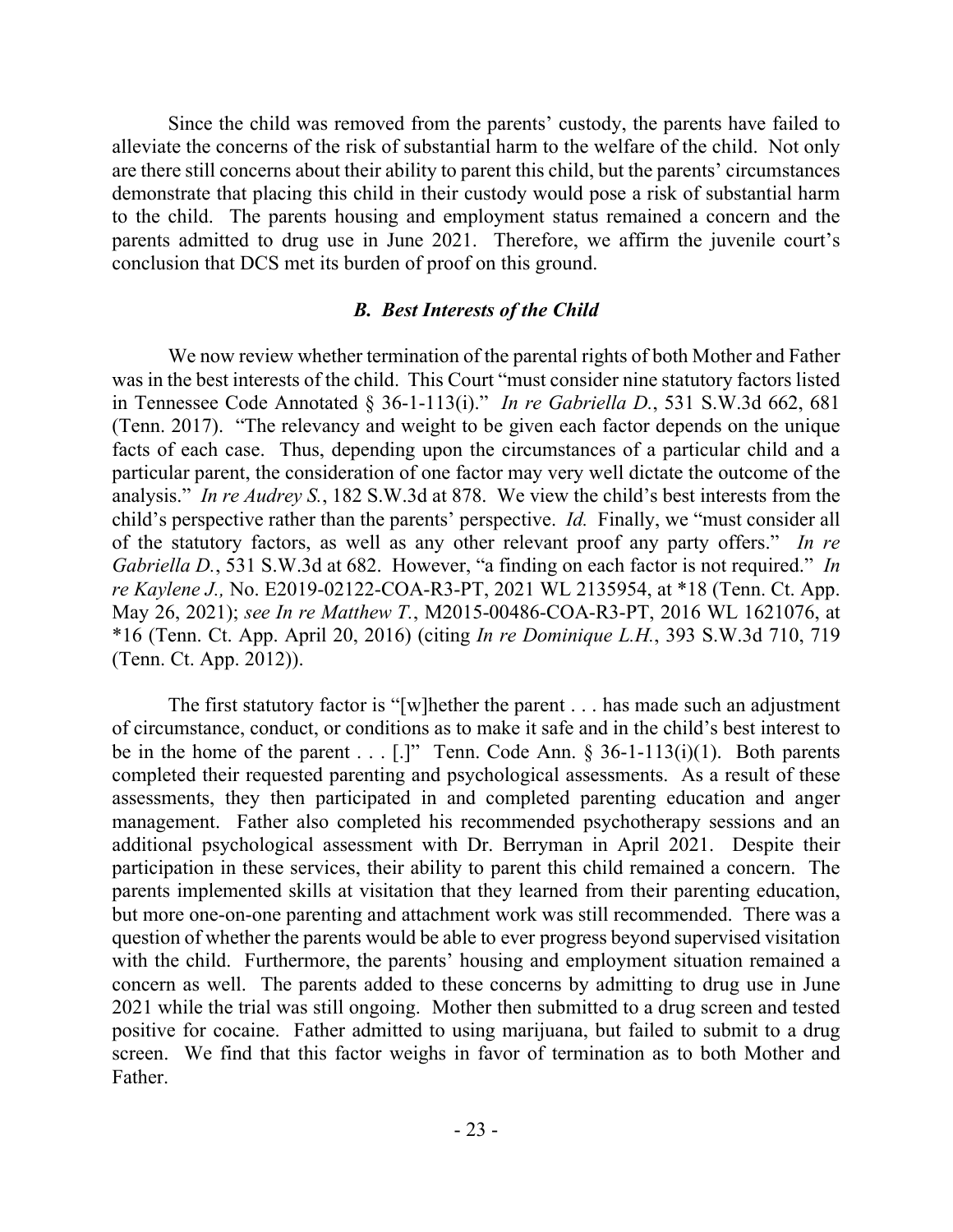The second statutory factor is "[w]hether the parent . . . has failed to effect a lasting adjustment after reasonable efforts by available social service agencies for such duration of time that lasting adjustment does not reasonably appear possible[.]" Tenn. Code Ann.  $§$  36-1-113(i)(2). The parents completed many services requested by DCS, but they remained in a position where they were still unable to independently parent this child because they would need continuous assistance and instruction going forward. Based on the parents' circumstances, a lasting adjustment does not reasonably appear possible. DCS arranged several services for the parents to participate in: parenting education, anger management, and therapeutic visitation. Additionally, DCS also developed permanency plans and held CFTMs. After the parents both admitted to drug use in June 2021, the FSW sent in referrals so that the parents could participate in A&D assessments. However, the FSW was unable to get in touch with Mother and was told by Father that he was refusing to complete any further assessments. Despite these efforts by DCS, both parents put the blame on others for their situation. We find that this factor weighs in favor of termination as to both Mother and Father.

The third statutory factor is "[w]hether the parent . . . has maintained regular visitation or other contact with the child[.]" Tenn. Code Ann. § 36-1-113(i)(3). The parents participated in in-person visitation until March 2020, which was usually two times per month for approximately two hours. Mother consistently participated in the virtual visits during COVID-19, but Father only participated in one because he was frustrated and upset that he did not get to engage with the child. Father asked to see the child in person the entire time during the pandemic and was told by DCS that he could not see him. Therefore, at the time of his testimony in April 2021, Father had not seen the child since March 2020. When the therapeutic worker spoke with Father about his lack of participation, he sent her a text asking her to stop texting him about the virtual visits. Inperson visits resumed after the hearings in April 2021. Both parents had missed or were late a few times to those visits, but the visits were going well and there were no concerns with the parents. Overall, we find that this factor weighs against termination as to Mother, but we find that it weighs in favor of termination as to Father.

The fourth statutory factor is "[w]hether a meaningful relationship has otherwise been established between the parent . . . and the child[.]" Tenn. Code Ann. § 36-1- 113(i)(4). The child was removed from the parents' custody when he was just a few days old and remained in foster care since then. Thus, the child knows no other home than the home of the foster parents. According to the foster mother's testimony, the child did not ask about Mother or Father outside of specific discussions about the visits. Dr. Berryman believed that the child did not have a bond with Father. Even Father felt that the child did not want to be around him because the child did not know him. The child became visibly upset and had emotional breakdowns before and after visits. It is clear the parents love the child, but there is an absence of a meaningful relationship between the child and his parents. Therefore, we find that this factor weighs in favor of termination as to both Mother and Father.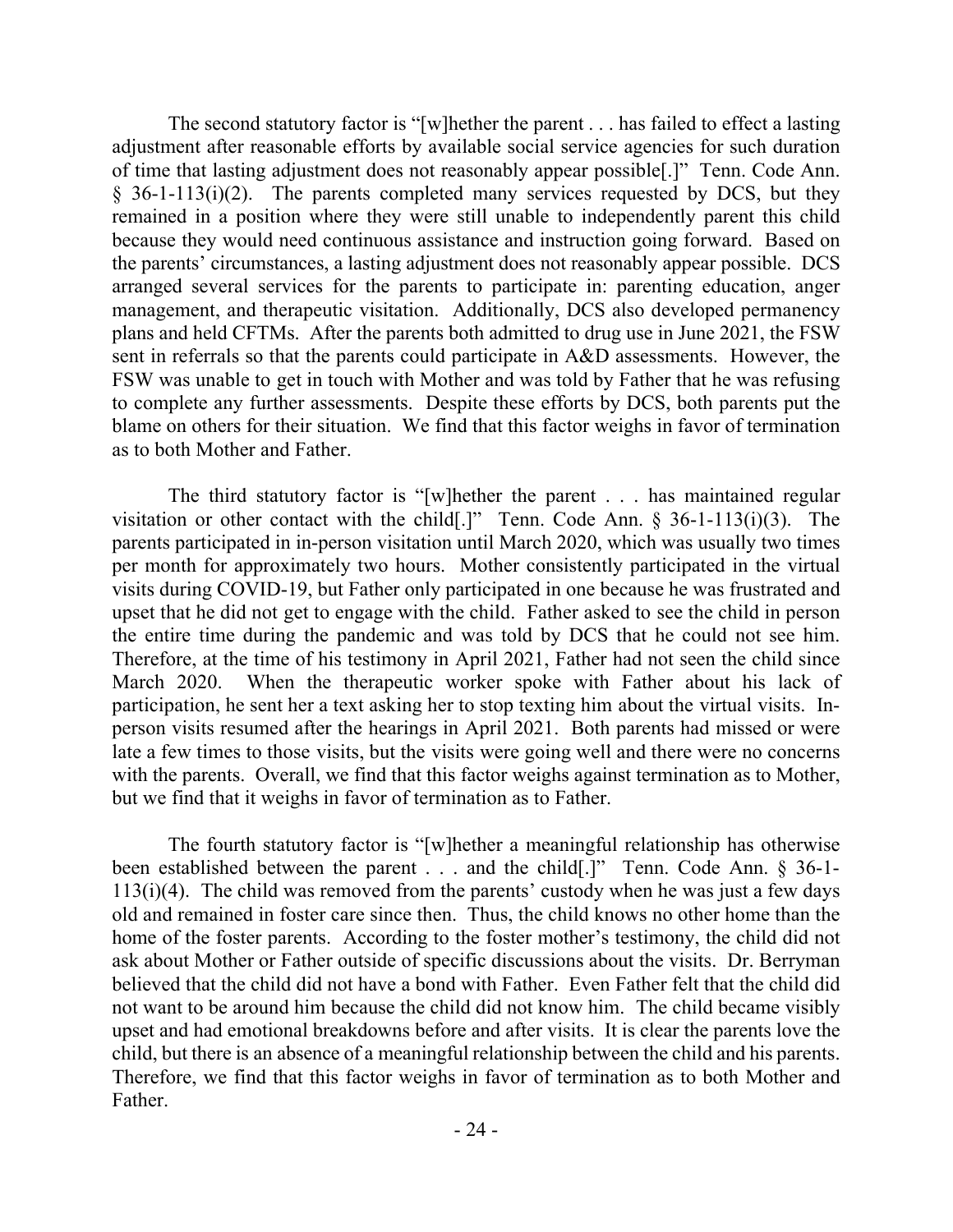The fifth statutory factor is "[t]he effect a change of caretakers and physical environment is likely to have on the child's emotional, psychological and medical condition[.]" Tenn. Code Ann.  $\S$  36-1-113(i)(5). The child was four-days-old when he entered foster care, has been in the foster parents' home continuously since then, and knows no other home than the foster parents' home. He was thriving in his current situation and "[was] right where he [was] supposed to be at three years old." The child suffered from crying spells and nervousness—that sometimes escalated into emotional breakdowns when having to engage in visitation with Mother and Father, but he was able to be comforted by the foster mother afterwards. Therefore, we find that this factor weighs in favor of termination as to both Mother and Father.

The sixth statutory factor is "[w]hether the parent  $\dots$ , or other person residing with the parent . . . , has shown brutality, physical, sexual, emotional or psychological abuse, or neglect toward the child, or another child or adult in the family or household[.]" Tenn. Code Ann. § 36-1-113(i)(6). The parents had a history of domestic violence. Father had been arrested in the past for physically abusing Mother while she was pregnant. There were also instances where the foster mother witnessed Father yelling at the child during visitation. Additionally, Mother had a history of not being able to provide for her previous children, in addition to instances of both neglect and physical abuse. Based on the parents' history of domestic violence, Father's physical and verbal abuse of Mother, and Mother's history with her first two children, we find that this factor weighs in favor of termination as to both Mother and Father.

The seventh statutory factor is "[w]hether the physical environment of the parent's . . . home is healthy and safe, whether there is criminal activity in the home, or whether there is such use of alcohol, controlled substances or controlled substance analogues as may render the parent[s] consistently unable to care for the child in a safe and stable manner[.]" Tenn. Code Ann. § 36-1-113(i)(7). At the time DCS filed its petition, Mother was currently renting a room in a halfway house and Father was currently homeless and sleeping in his car. Mother ended up on the streets afterward and lived in a tent for a time. She was staying in a motel room at the time of her testimony, but she stated that she was technically homeless at the time. At the time of trial, the FSW had not seen proof of Father's residence. When the CASA tried to schedule an appointment with him, sometimes he would not respond and other times he would refuse to tell her where he was living. The CASA was able to complete two home visits with Mother when she had a home. However, the homes she visited were either inappropriate or unsustainable. Furthermore, the FSW stated that the parents admitted to drug use in June 2021 while the trial was still ongoing. Both parents failed to participate in an A&D assessment afterward. We find that this factor weighs in favor of termination as to both Mother and Father.

The eighth statutory factor is "[w]hether the parent's . . . mental health and/or emotional status would be detrimental to the child or prevent the parent . . . from effectively